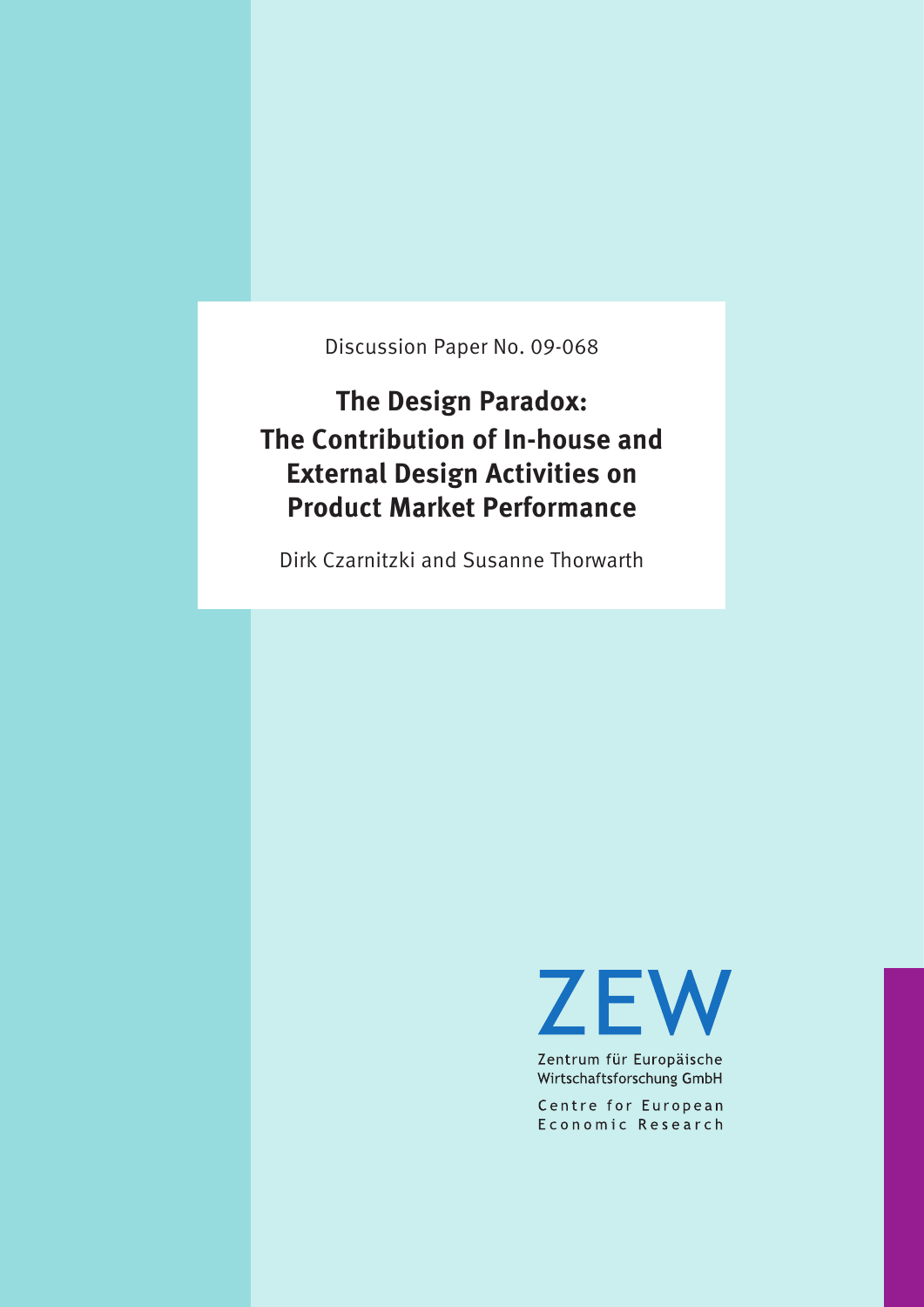Discussion Paper No. 09-068

# **The Design Paradox: The Contribution of In-house and External Design Activities on Product Market Performance**

Dirk Czarnitzki and Susanne Thorwarth

Download this ZEW Discussion Paper from our ftp server: ftp://ftp.zew.de/pub/zew-docs/dp/dp09068.pdf

Die Discussion Papers dienen einer möglichst schnellen Verbreitung von neueren Forschungsarbeiten des ZEW. Die Beiträge liegen in alleiniger Verantwortung der Autoren und stellen nicht notwendigerweise die Meinung des ZEW dar.

Discussion Papers are intended to make results of ZEW research promptly available to other economists in order to encourage discussion and suggestions for revisions. The authors are solely responsible for the contents which do not necessarily represent the opinion of the ZEW.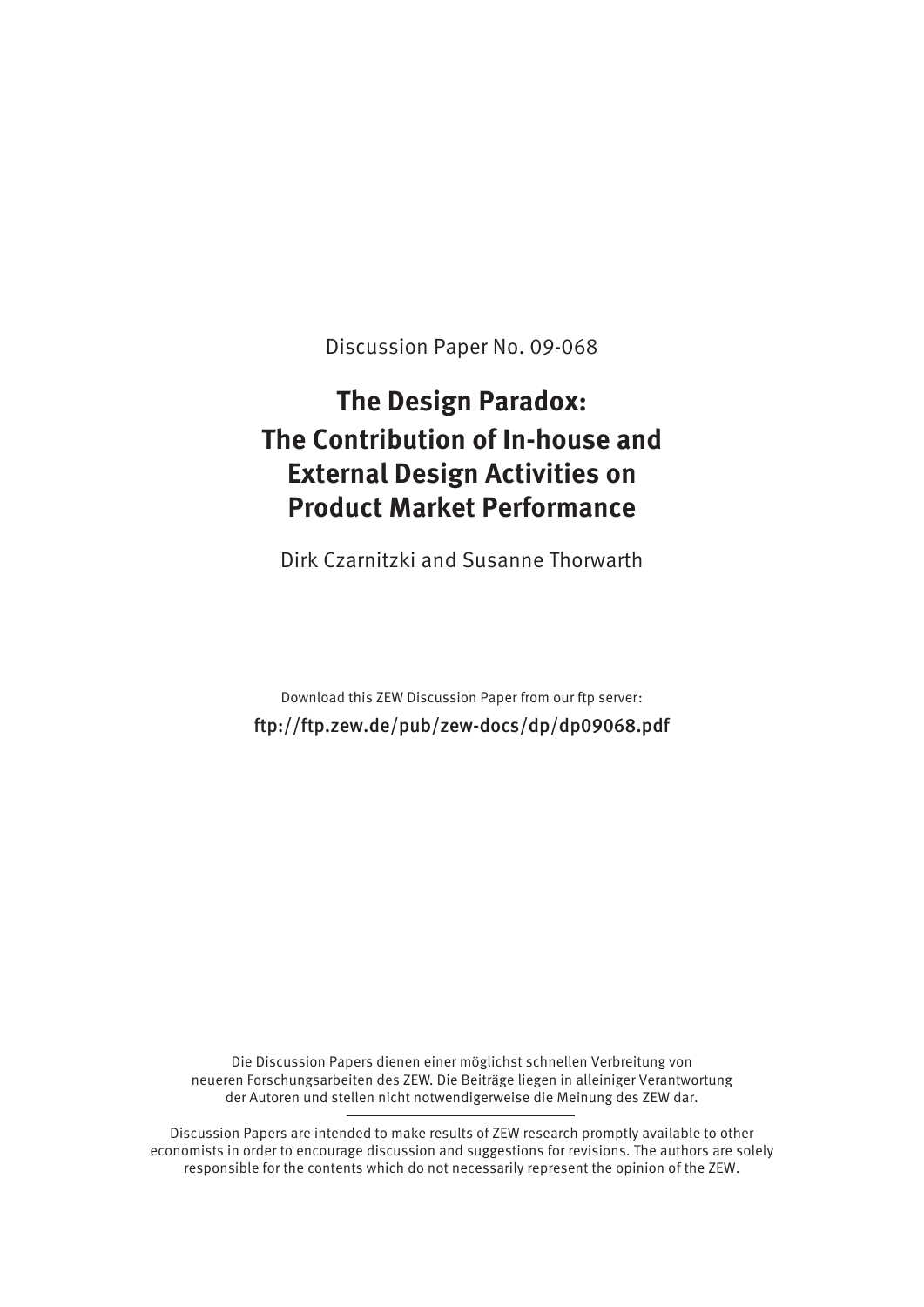### **Non-technical Summary**

Competition forces firms to find new ways to advance in the market and be innovative in order to differentiate themselves from rivals. Design activities may be one of several key factors contributing to new product development. The success story of Apple's iPod has shown that the right design can be a decisive factor when a new product enters the market.

During the recent past, scholars justified the opinion that R&D activities conducted in-house by a company are not the only way to acquire new technological knowledge and to produce innovations. This issue has also attracted attention within the context of open innovation amongst scholars, policy makers and business leaders who have recognized the pronounced role of external knowledge flows within the innovation system. Several studies have already dealt with the impact of design on general company performance or innovation outcome. They, however, did not specifically link design to collaborative or externally sourced innovation.

This paper empirically investigates the impact of design activities and their collaborative pattern on a firm's innovation performance. To be more precise, we assess the question how market novelties or products which have only been slightly improved, i.e. are only new to the firm but not to the market, are driven by design issues. We use a sample of Belgian firms stemming from the fifth wave of the Community Innovation Survey (CIS) and show that design activities supplement a firm's innovation performance. Moreover, we find that the success of market novelties is driven by design which is mainly conducted in-house, while success of products only new to the firm is also influenced by design activities developed with external partners. This phenomenon which we label as the "design paradox" may be due to possible spillover effects and leakage of information to outsiders caused by collaboration with external partners.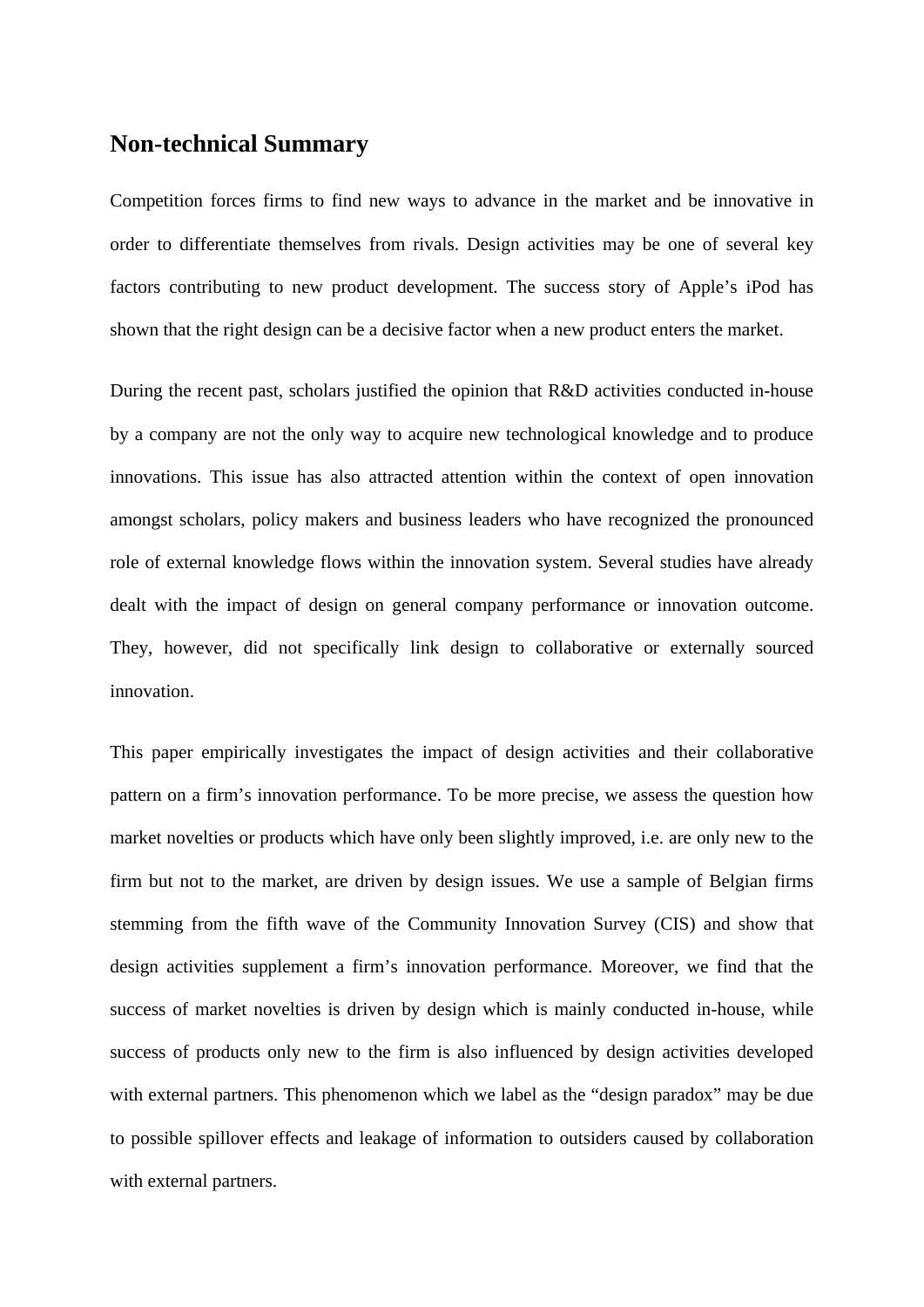### **Das Wichtigste in Kürze**

Unternehmen, die auf hart umkämpften Märkt bestehen wollen, brauchen ein starkes Profil, damit sie von Kunden wahrgenommen werden. Wie das Beispiel des Apple iPod gezeigt hat, ist gerade das Design eines Produkts ein entscheidender Faktor, um sich von seinen Konkurrenten zu differenzieren.

In jüngster Vergangenheit wurde bereits häufiger gezeigt, dass interne Forschungs- und Entwicklungsaktivitäten oftmals nicht den einzigen Weg zum Erwerb neuen technischen Wissens und der Generierung von Innovationen darstellen. Vielmehr postulieren Wissenschaftler in diesem Zusammenhang die Öffnung des Innovationsprozesses ("open innovation") und somit die aktive, strategische Nutzung von externem Wissen zur Steigerung des eigenen Innovationspotentials. Obwohl diverse Studien sich bereits mit der Wirkung von Designaktivitäten auf die Innovationsleistung eines Unternehmens beschäftigt haben, wurde nicht untersucht inwieweit interne bzw. externe Wissensquellen von Designaktivitäten diesen Einfluss determinieren.

Das vorliegende Diskussionspapier beschäftigt sich empirisch mit dieser Fragestellung. Es wird untersucht, wie sich Designinnovationen auf Produktinnovationen auswirken. Dabei werden Marktneuheiten von solchen Produkten unterschieden, die lediglich neu für das betreffende Unternehmen sind, nicht jedoch für den Markt. Anhand der fünften Welle des belgischen "Community Innovation Surveys" (CIS) zeigen wir nicht nur, dass Designaktivitäten den Innovationsoutput eines Unternehmens forciercen, sondern unsere Ergebnisse illustrieren darüberhinaus, dass mit externen Wissensquellen durchgeführte Designaktivitäten lediglich zu höheren Umsätzen mit Produktneuheiten auf Unternehmensebene nicht jedoch zu Marktneuheiten führen. Der Erfolg dieser hängt hingegen deutlich von unternehmensinternen Designaktivitäten ab. Dieses Phänomen, welches wir in diesem Kontext als "Design Paradoxon" bezeichnen, ergibt sich möglicherweise durch das Vorhandensein möglicher Spillovereffekte und "Durchsickern" von Informationen an Außenstehende, die durch externe Wissenskollaborationen entstehen können.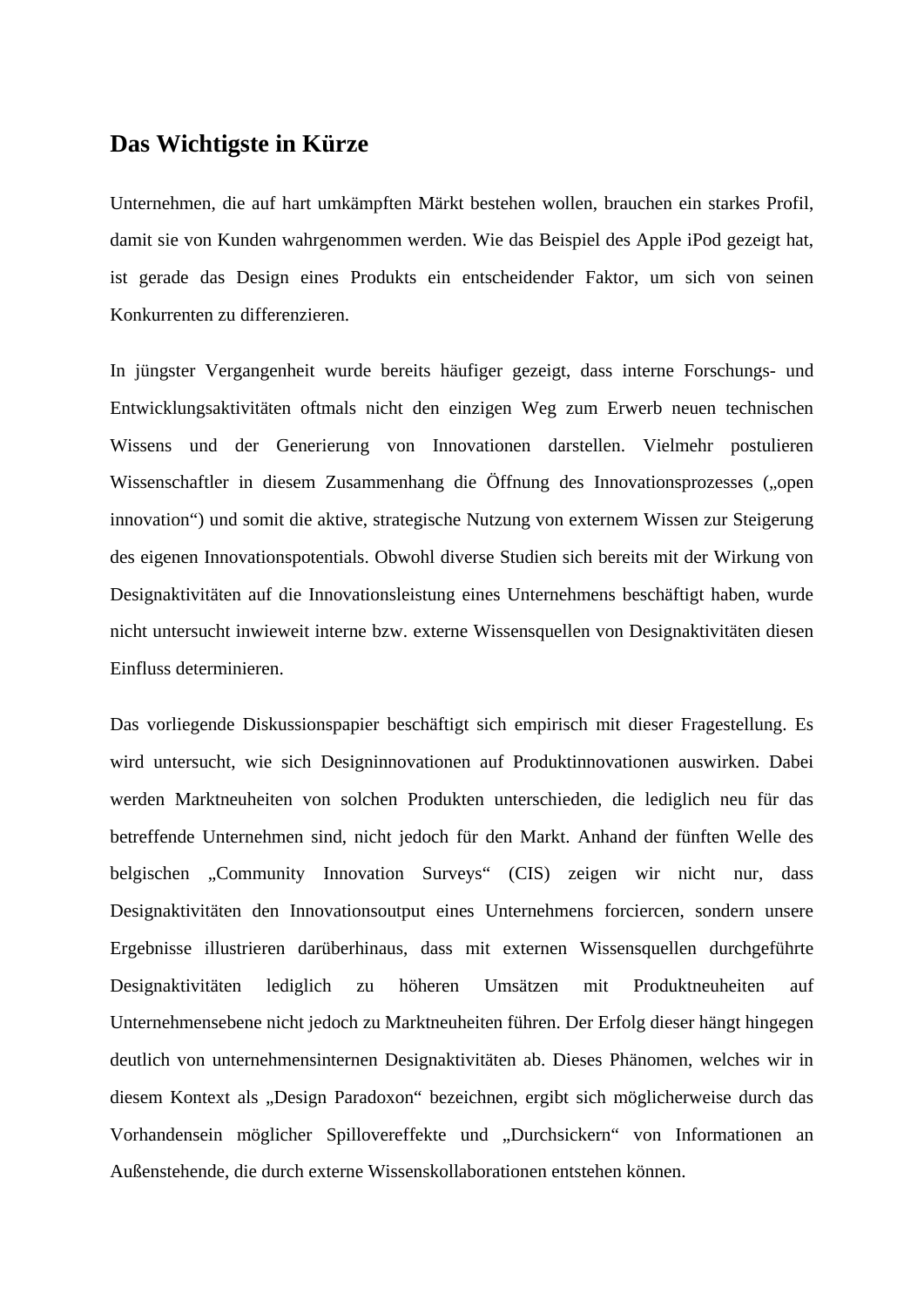### The Design Paradox: The Contribution of In-house and External Design Activities on Product Market Performance<sup>1</sup>

Dirk Czarnitzki<sup>a,b,c,d</sup> and Susanne Thorwarth<sup>a,b,c</sup>

<sup>a</sup> *K.U.Leuven, Dept. of Managerial Economics, Strategy and Innovation*<br> *b* Cantre for **B** *P.D.Monitoring (ECOOM) at K II Lauven Centre for R&D Monitoring (ECOOM) at K.U.Leuven c Centre for European Economic Research (ZEW), Mannheim d Centre for Industrial Economics, University of Copenhagen* 

September 2009

#### **Abstract**

This paper explores the contribution of design activities on product market performance of Belgian companies. While there is mounting evidence that design can be seen as a strategic tool to successfully spur sales of new product developments at the firm level, the topic of design innovation has not been linked to the open innovation concept yet. In this paper we empirically test whether design activities conducted in-house differ in their contribution to new product sales from externally acquired design. Using a large crosssection of manufacturing and service firms, we investigate the effects on sales of products new to the market and of imitation or significantly improved products of the firm. At first glance, we find the paradox that externally acquired design is not superior to in-house design activities. This effect is robust to several modifications of the model specification. As earlier literature on new technological developments in high-tech sectors, we argue, however, that external design may not affect the sales of market novelties as the "market news" may spill-over quickly to rivals through common customers and suppliers including external designers.

#### **Keywords**: Design, R&D, Collaboration, Open Innovation, Product Market Performance **JEL-Classification:** O31, O32

#### **Contact:**

1

Dirk Czarnitzki, K.U.Leuven, Dept. of Managerial Economics, Strategy and Innovation, Naamsestraat 69, 3000 Leuven, Belgium; E-Mail: dirk.czarnitzki@econ.kuleuven.be; Phone: +32 16 326 906; Fax: +32 16 326 732

Susanne Thorwarth, K.U.Leuven, Centre for R&D Monitoring, Dekenstraat 2, 3000 Leuven, Belgium; E-Mail: susanne.thorwarth@econ.kuleuven.be; Phone: +32 16 325 735; Fax: +32 16 325 799

<sup>&</sup>lt;sup>1</sup> We thank Christoph Grimpe for helpful comments.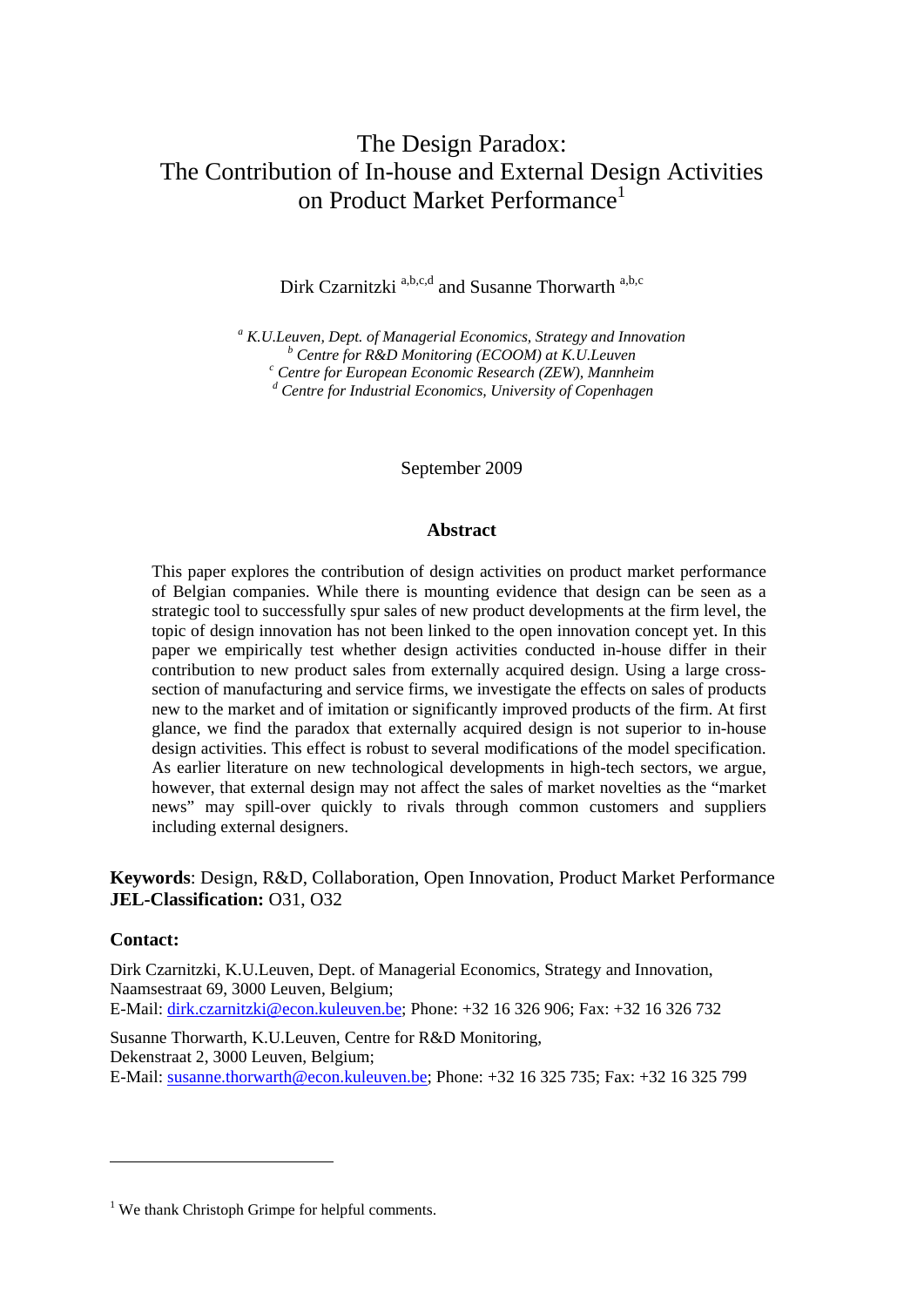Steve Jobs on the iMac

### **1 Introduction**

1

Design and its contribution to product development and business performance has recently attracted attention among academics and professionals (e.g. Gemser and Leenders 2001, Platt et al. 2001, Hertenstein et al. 2005, Marsili and Salter 2006). More and more companies have been raising their budgets for design and included external design consulting firms like e.g. IDEO, Fuseproject, Zipa or Whipsaw<sup>2</sup> in their product development process. Gemser and Leenders (2001) state that design budgets of European and American firms have been growing between 8 and 20 percent per year in the recent past.

Studies have also shown that research and development (R&D) are - although undoubtedly a key driver - not the only factors which lead to successful product innovation (see e.g. Rammer et al. 2009). Design may be seen as one of several key factors contributing to new product development along with research and development (R&D), marketing, manufacturing, purchasing etc. (Hertenstein et al. 2005). As early as in 1984, Kotler and Rath have already emphasized that "design is a potent strategic tool that companies can use to gain a sustainable competitive advantage, yet most companies neglect design as a strategic tool. What they don't realize is that good design can enhance products, environment, communications, and corporate identity." Von Stamm (2004) also argues that designers have an important contribution to make to the innovation process. If innovation is the goal of a company then design is an essential component in realizing this entrepreneurial objective. The success story

 $2$  In the 2008 International Design Excellence Awards (IDEAs) these four design firms were the most successful ones with IDEA taking seven awards, Fuseproject with five and Zipa as well as Whipsaw with four apiece (Nussbaum 2008).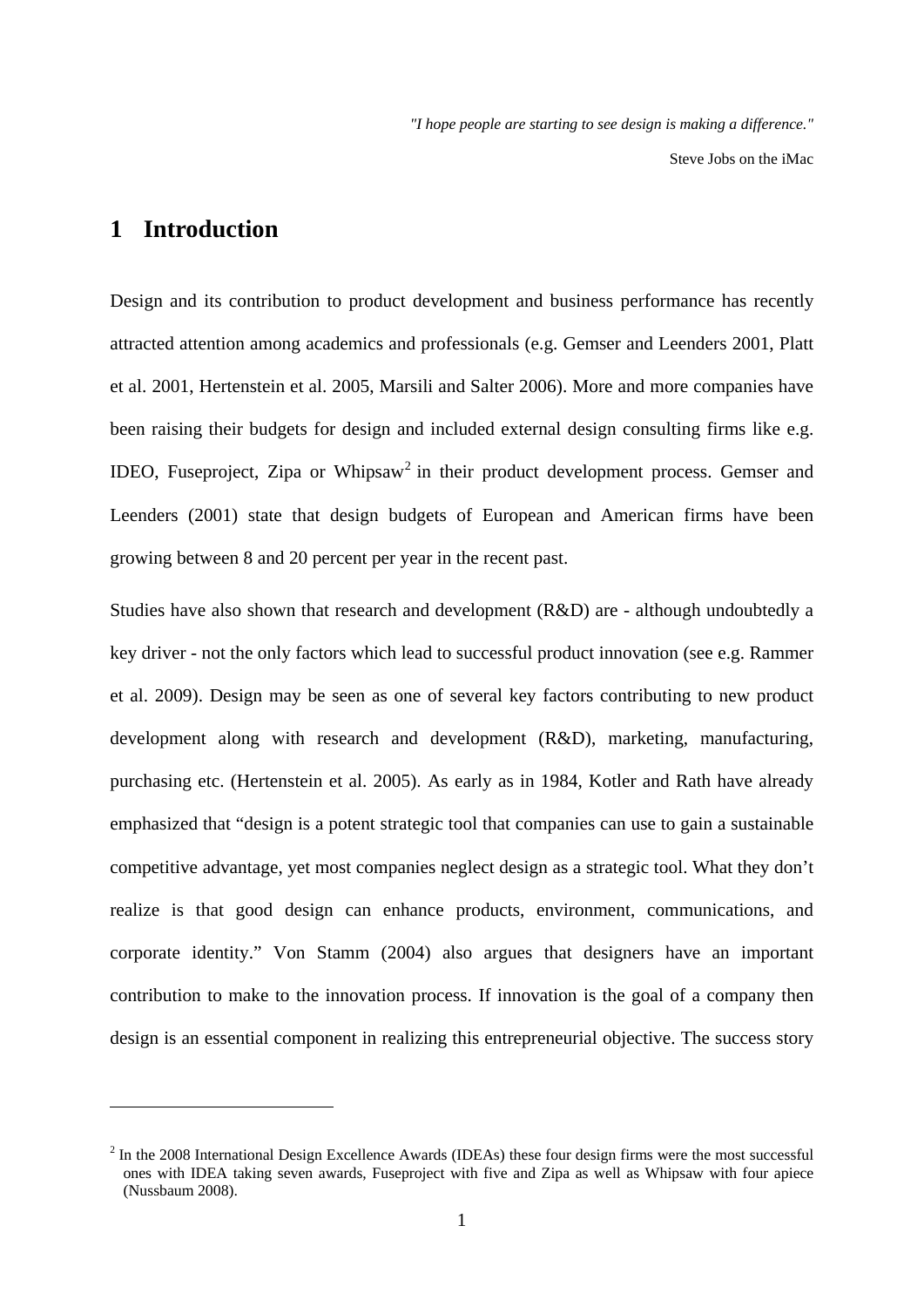of Apple's iPod has shown that the right design can be a decisive factor when a new product enters the market since it will make users feel that the product is more attuned to their needs. This example shows that nowadays companies are more and more trying to design their products as fashion accessories. Furthermore, Yamamoto and Lambert (1994) have also shown that even for industrial products, aesthetics affect a customer's product preference.

Verganti (2008) states that innovation may be seen as the result of a process of generation and integration of knowledge. The question we address in this study is where does this knowledge come from in the case of design activities? Is it only conducted in-house or do firms also make use of external knowledge flows in terms of e.g. collaborative partnerships? Several authors have already shown that firms show a better innovation performance if they combine their internal knowledge with external knowledge (e.g. Cassiman and Veugelers 2002, 2006, Belderbos et al. 2004, 2008). This issue has also recently attracted attention within the context of open innovation (Chesbrough 2003a, 2003b, 2003c) amongst scholars, policy makers and business leaders who have recognised the pronounced role of external knowledge flows within the innovation system. Contrary to the traditional view of the closed model, open innovation treats research and development as an open system suggesting that valuable ideas can come from inside or outside the company and also can go to market from inside or outside the company (Chesbrough 2003b).

Several studies have already dealt with the impact of design on company performance or innovation outcome (e.g. Gemser and Leenders 2001, Platt et al. 2001, Hertenstein et al. 2005, Platt et al. 2001, Marsili and Salter 2006), however, they did not specifically link design to collaborative or externally sourced innovation.

This paper empirically investigates the impact of design activities and their collaborative pattern on a firm's innovation performance. To be more precise we assess the question how market novelties or products which have only slightly improved, i.e. are only new to the firm,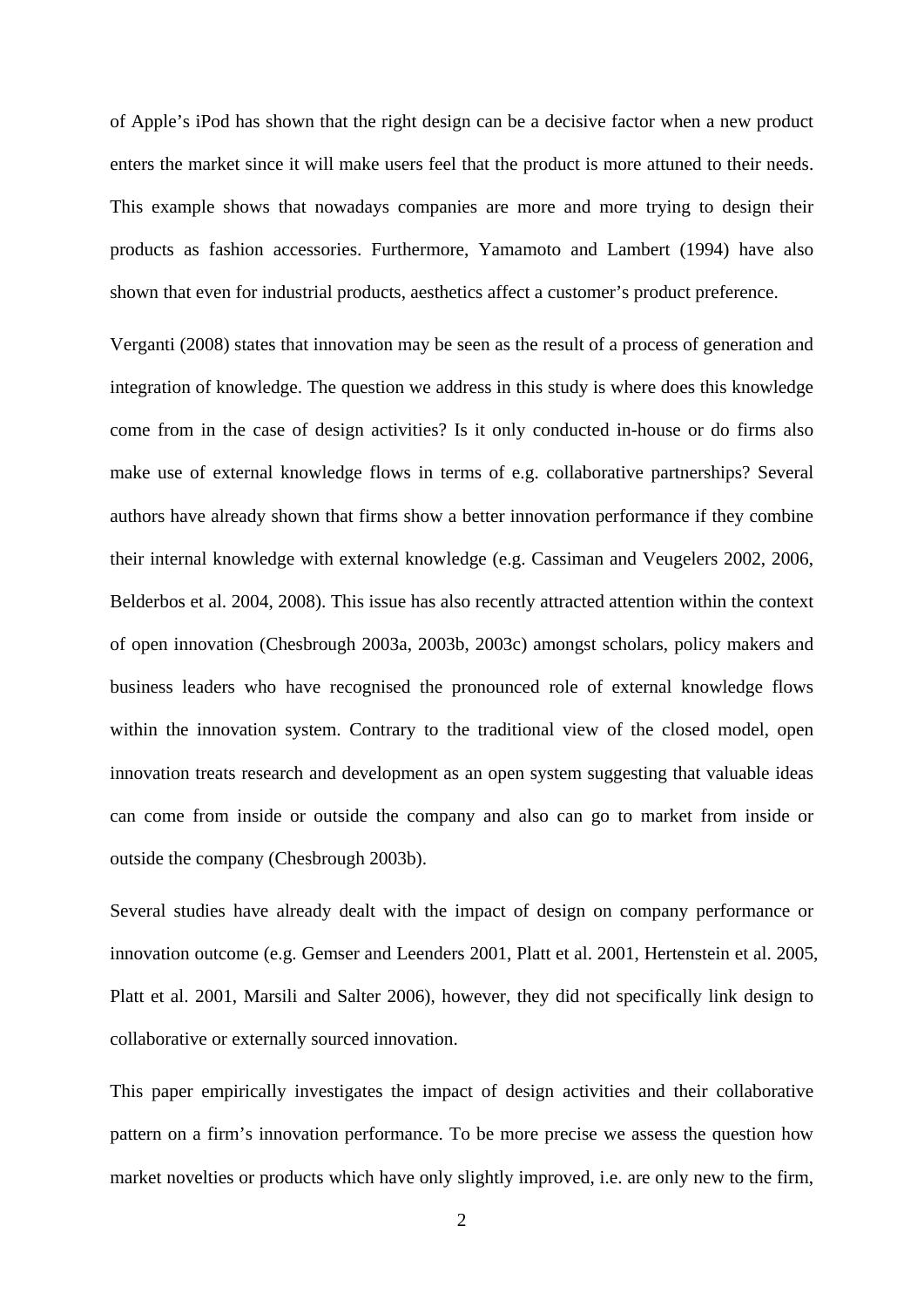but not to the market are driven by design issues. We use a sample of Belgian firms which stems from the fifth wave of the Community Innovation Survey (CIS) database and show that design activities raise a firm's innovation performance. Moreover, we find that the success of market novelties is driven by design which is mainly conducted in-house, while success of products only new to the firm is also influenced by design activities developed with external partners.

### **2 R&D, Innovation and Design**

Competition forces firms to find new ways to compete and be innovative in order to differentiate themselves from the other players in the market. In 1998, Robert H. Hayes, at that time professor at the Harvard Business School already realized: "15 years ago companies competed on price. Now it's quality. Tomorrow it's design." (Baker 2006). Kotler (2003), one of the leaders in the field of marketing even proclaims that "design is the factor that will often give a company its competitive edge".

Today, consumers cannot be satisfied with just functionality and technology, it seems that the motto "faster, better, cheaper" does not work anymore. Buying decisions are strongly influenced by emotional needs and desires, since consumers tend to identify themselves and their lifestyle with the bought product. Creative design more and more comes to the fore and many companies believe that superior design will be the key to winning customers. Especially in mature markets where technological developments only lead to marginal improvements to the consumer and also in low-tech markets, design plays a fundamental role. It has the ability to create corporate distinctiveness and also possesses the potential to give a mature product a new look. Thus, design helps to move away from the pure price competition by creating and strengthening of brands and identities (European Commission 2009, Talke et al. 2009).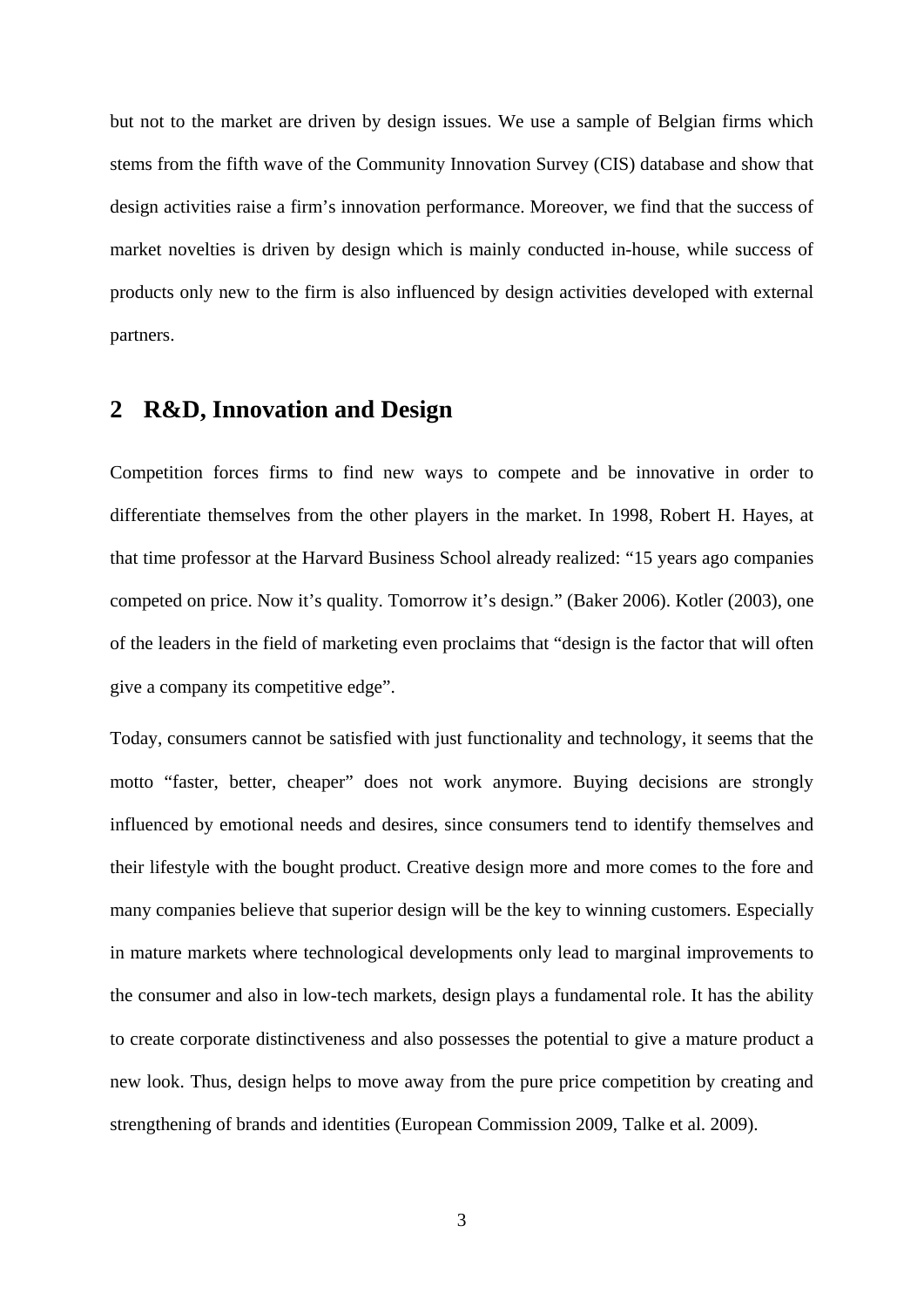The prime example regarding the success and achievements of design is Italy or to be more precise the Lombardy region around Milan. Italian design has been known for its "edginess" and creativity already for a long time. Italian companies like Alessi, Artemide and Kartell have become worldwide leaders in their industry segment despite their small size and limited resources (Verganti 2008). Moreover, such design communities can also be found in Finland, London, Sweden, Denmark, Catalonia, and the Rhone-Alps region of France. In Helsinki, for example, many design research centres are heavily underwritten by Nokia which understands that creative design is a key factor of its mobile phones' appeal (Verganti 2006).

#### **2.1 What is Design?**

Despite the growing interest in the role of design in the innovation context there has been no clear and proper definition of the term design. A classical and often cited definition of design was proposed by Krippendorff (1989) who states: "The etymology of design goes back to the latin de + signare and means making something, distinguishing it by a sign, giving it significance, designating its relation to other things, owners, users or gods. Based on this original meaning, one could say: design is making sense (of things)." Walsh (1996) points out that "the term design (as it is used in English) covers a wide range of activities: architecture, fashion design, interior design, graphic design, industrial design and engineering design." Her classification of design is similar to the one of Borja de Mozota (2003) who distinguishes between four types of design, namely environmental design (architecture, fashion and interior), product design (industrial and engineering), package design and graphic design. All these types of design have in common that they require creative visualisation of ideas aiming at the creation of a product which does not exist in the market (Bruce and Cooper 1997).

Intrinsically, design has been linked with innovation and is also seen as the core of innovation (Bruce and Cooper 1997, Aubert 1982), "the moment when a new object is imagined, devised and shaped in prototype form" (Aubert 1982). Hence, a clearer picture of the term design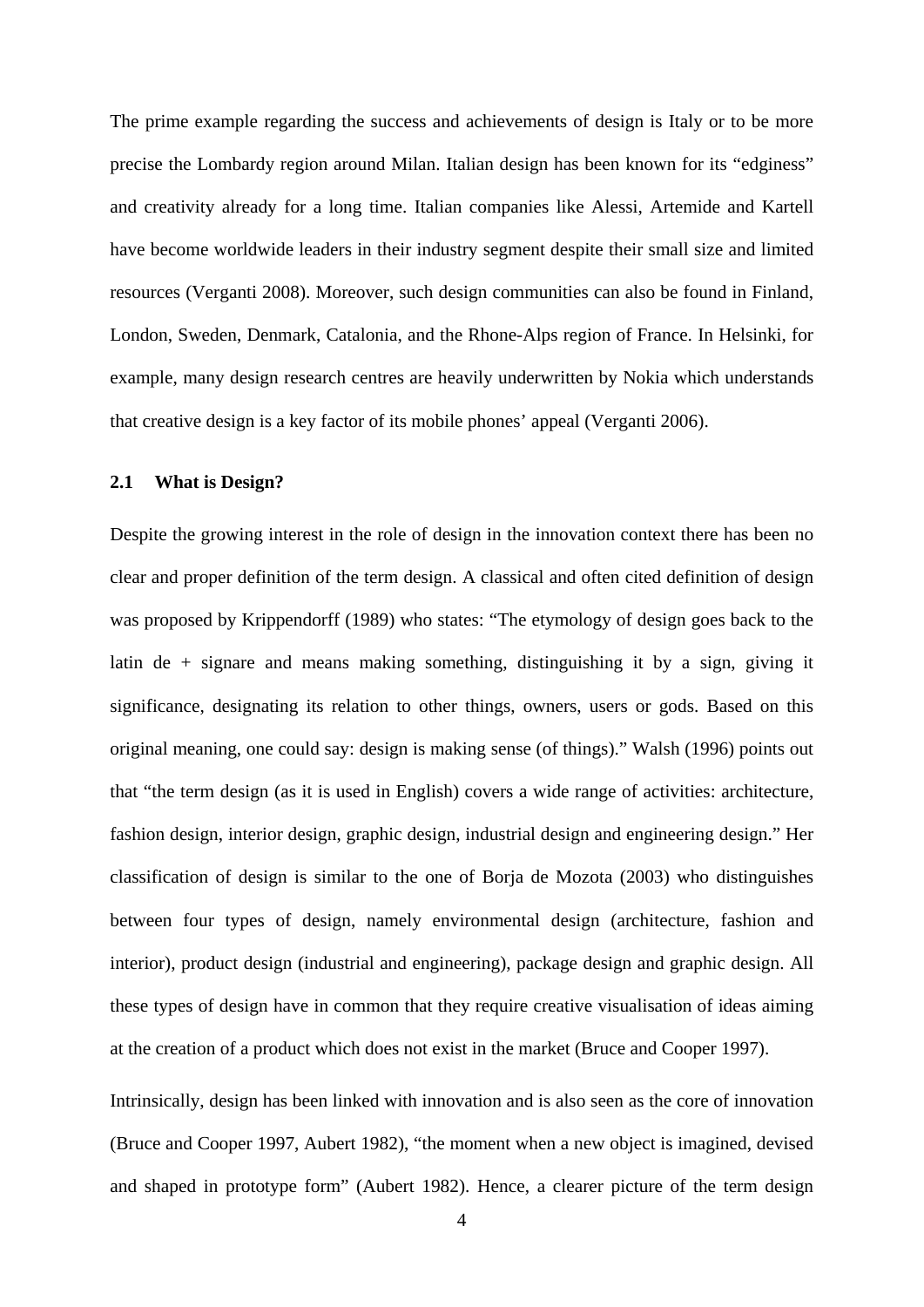requires the understanding what really constitutes research and development, since R&D activities play the fundamental rule in the innovation process. According to the definition of the OECD Frascati Manual (1993) which frames the methodology for collecting and using statistics about R&D in OECD countries, the term R&D covers three activities: basic research, applied research and experimental development. Swann and Birke (2005), Walsh (1996) and also Utterback et al. (2006) argue that design activities overlap with R&D activities and technological innovation<sup>3</sup>. Therefore design activities make an important contribution to the innovation process. "The effective use of design is fundamental to the creation of innovative products, processes and services. Good design can significantly add value to products, lead to growth in sales and enable both the exploitation of new markets and the consolidation of existing ones" (UK Government White Paper 1995). Kotler and Rath (1984) phrase the two objectives of design as creating consumer satisfaction and generating profits for the company.

#### **2.2 The Impact of Design on Business Performance**

1

There is a growing body of evidence which addresses the relationship of design and its impact on different dimensions of company performance.

One strand of literature has analyzed the impact of design activities on general firm performance. Gemser and Leenders (2001) addressed the question on how and when integrating industrial design in the development of a new product can enhance the competitive position of a company. They used data from two Dutch manufacturing industries and showed that the extent to which design is integrated in the development process of new products has a significant positive influence on company performance. Platt et al. (2001) use several measures of financial performance and investigate 51 companies in four industries over a

<sup>&</sup>lt;sup>3</sup> Nevertheless, design also makes a contribution to the non-innovation process of a firm through marketing, packaging, advertisement etc. of a good. For instance, a new mobile phone or car design may not comprise a fundamental technological change, but rather the modification is just due to the design.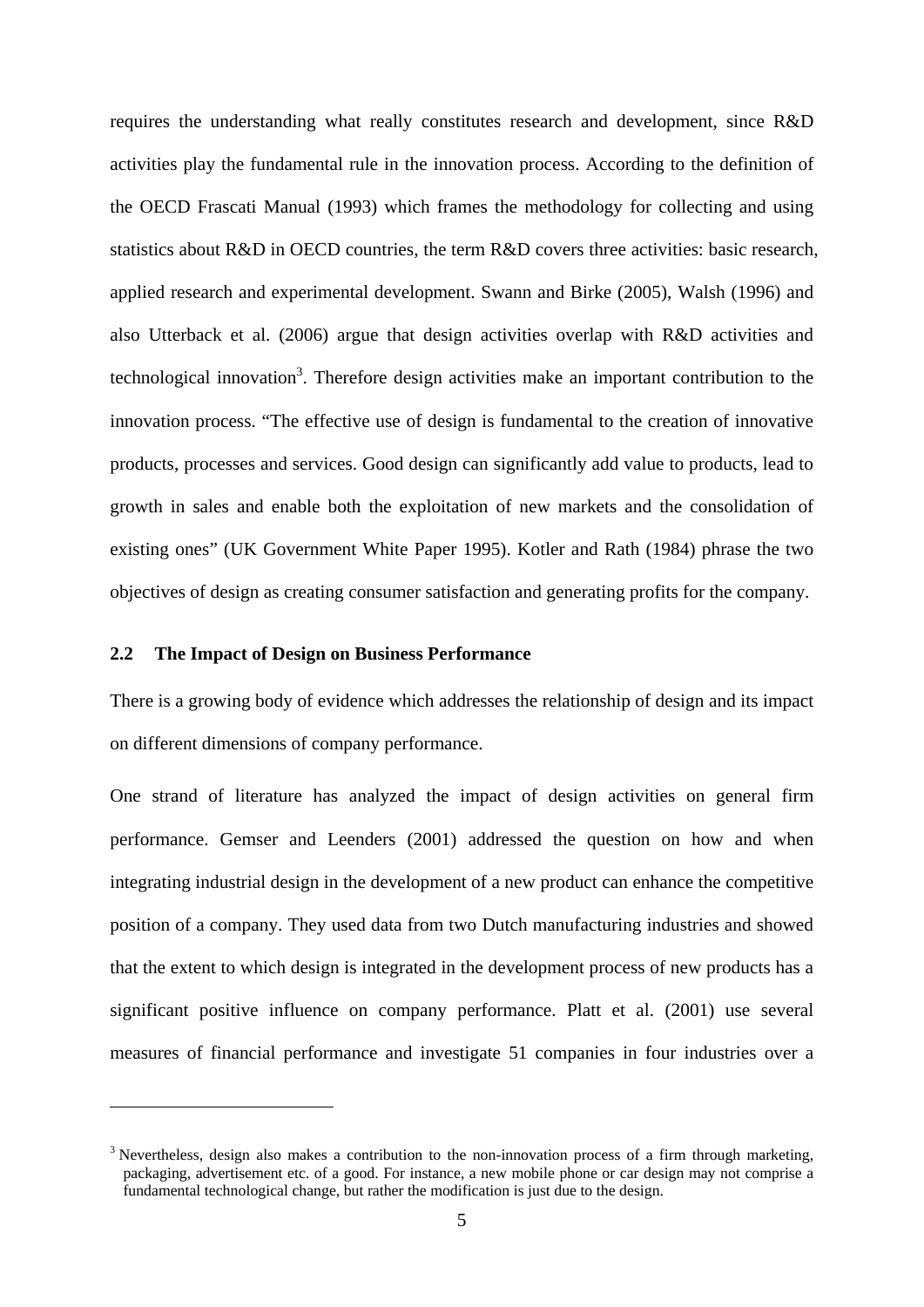five-year time period. Their findings provide strong support for the fact that firms with good design have better financial performance. Similarly, Hertenstein et al. (2005) examine the relationship between industrial design and financial performance of a firm employing an interesting methodology. Instead of relying solely on firm-level data, they asked a panel of 138 industrial design experts to rank the design effectiveness of firms within nine selected manufacturing industries. Their results show that firms which were rated as having a good industrial design are significantly positively related to corporate financial performance and stock market performance. Cereda et al. (2005) used data from the third wave of the U.K. Community Innovation Survey (CIS) and estimate the relationship between the amount of innovative expenditure spent on design and productivity growth. Applying regressions within a production function framework they find that design expenditure has a positive impact on a firm's labor productivity and total factor productivity growth.

Other studies consider the innovation performance of firms instead of general performance measures. Marsili and Salter (2006) investigate the impact of design expenditures on the innovation performance of Dutch manufacturing firms. By using a sample of 2010 firms from the Dutch Community Innovation Survey (CIS-2) and applying different measures of innovation performance (sales with products new to the market, new to the firm and sales with improved products) they show that design expenditures and innovation performance are directly linked. Their study also includes a measurement for openness which reflects the extent to which a firm is open to external knowledge in the innovation system for which they find a significant positive effect. However, Marsili and Salter (2006) do not directly link design with internal or external knowledge flows.

A very recent study takes the level of analysis from the firm to the product level. Talke et al. (2009) highlight by using a sample of 157 new car models launched between 1978 and 2006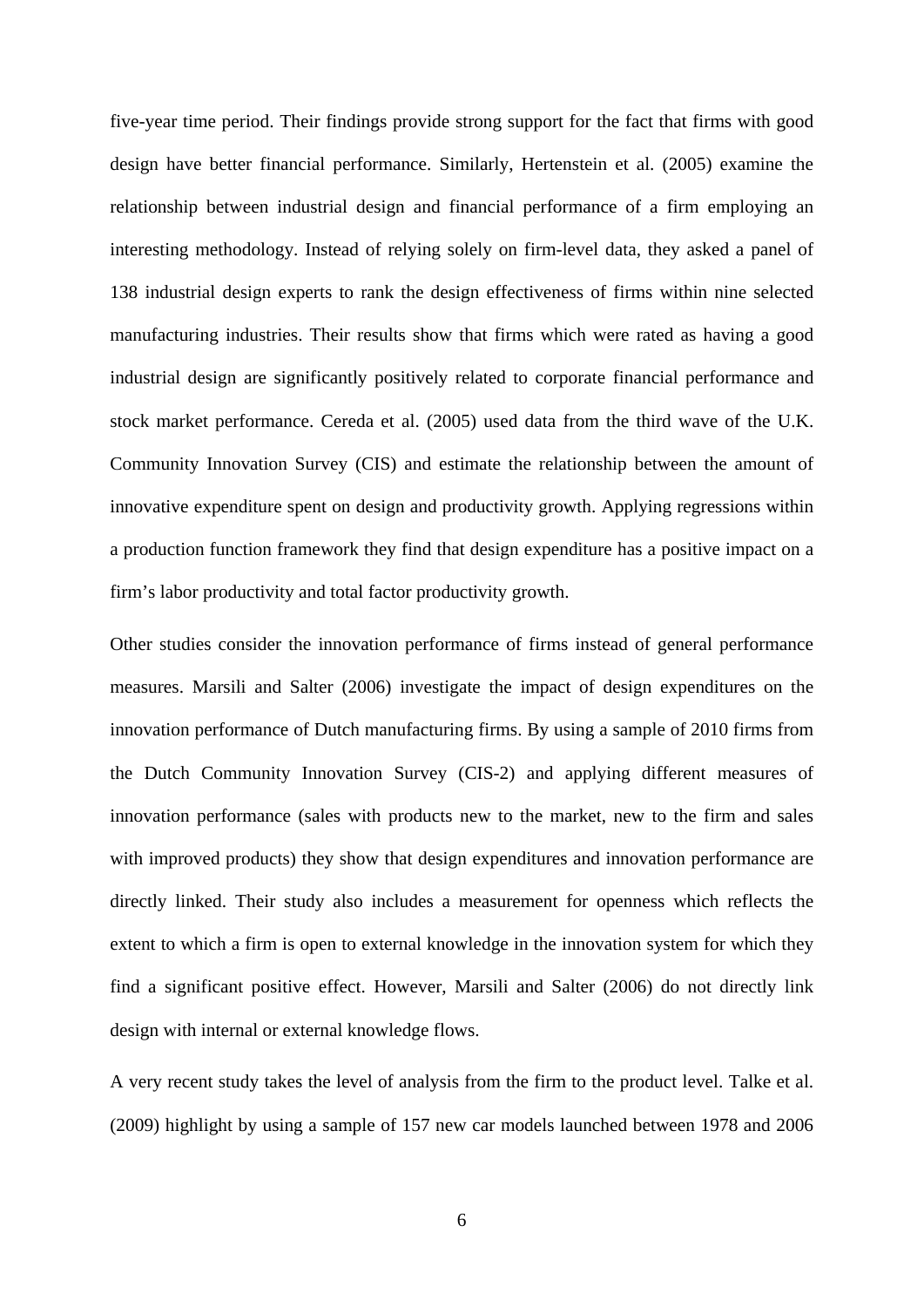in Germany that product innovativeness is not only driven by technological novelties, but also design has become a critical element of a product's competitive advantage.

### **3 Design, Collaboration and Complementary Assets**

#### **Design and internal vs. external knowledge**

The previous sections have already highlighted the importance of design for the innovation performance of a company. Successful innovation activities lead to competitive advantages which is one of the main achievements of firms. During the past years scholars justified the opinion that R&D activities conducted in-house by a company are not the only way to acquire new technological knowledge and produce innovations. Moreover, it has been shown that strategic alliances are increasingly necessary to support innovative activities (Teece 1986, 1992). The growing technological diversification of companies demands for a successful integration of external knowledge in the innovation process.

Past research has already put a strong emphasis on the question how firms can learn from external knowledge and external resources. Cassiman and Veugelers (2002, 2006) and Veugelers (1998) found that innovating companies show a better performance when they combine internal with external innovation activities. External technology sourcing and internal research and development activities have a complementary relationship and are not substitutes (Cassiman and Veugelers 2002, Belderbos et al. 2008). Furthermore, Belderbos et al. (2004) and Aschhoff and Schmidt (2008) found a positive relationship between R&D collaboration and innovation performance. Hoisl (2007) also points out that a combination of internal and external knowledge can result in more innovations and a better firm performance. Hence, there is evidence to suggest that many firms have shifted to the so-called model of Open Innovation which proposes the use of purposive inflows and outflows of knowledge to accelerate internal innovation and expand the markets for external use of innovation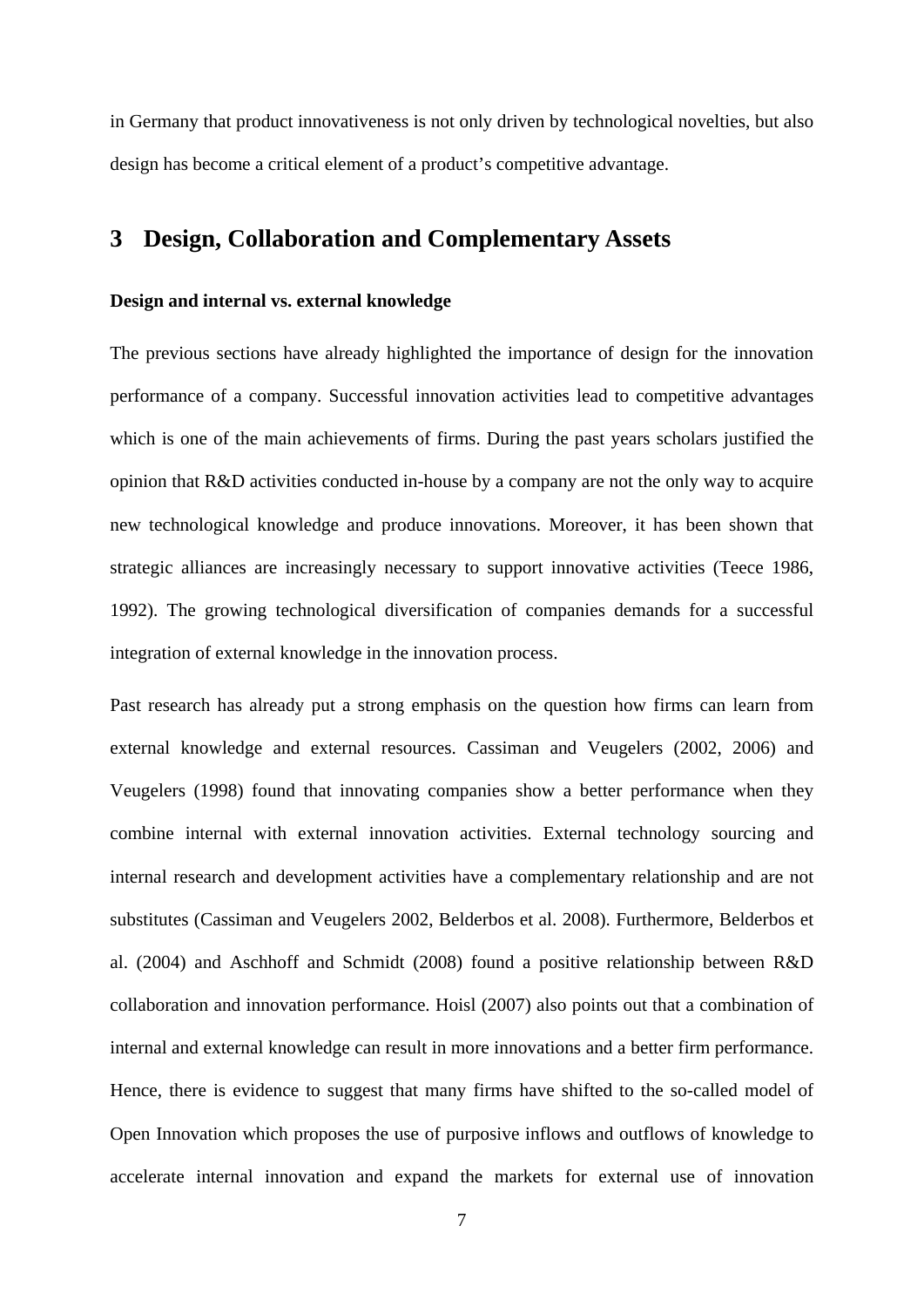(Chesbrough 2003b). Chesbrough (2003a, 2003b, 2003c) emphasizes that internal R&D stimulates a more effective monitoring and the use of external knowledge resources and networks. Von Hippel (1988) identified four external sources of useful knowledge: suppliers and customers, universities, government and private laboratories as well as competitors. Moreover, Laursen and Salter (2006) have shown that firms who are more open to external sources are more likely to have a higher level of innovation performance<sup>4</sup>.

Also in the design process a common trend towards external design skills has emerged during the last years. Due to cost and control factors firms are increasingly outsourcing design activities (Bruce and Cooper 1997). Bertola and Teixeira (2003) who examined 30 cases in which design was applied as a strategic competence for the development of product and process innovation, state that even when firms tend to rely on their internal knowledge network to promote innovation, they still tend to access external design consultants to bring new knowledge and expertise inside their company.

A good example to illustrate design in the different context of knowledge origins is the divergent case of the Sony walkman versus the Apple iPod. Sony mainly used its in-house sources and laboriously developed the walkman. They employed designers to develop the product's topology and form for different market segments (e.g. sports, children etc.). The development of the Apple iPod which has been viewed as an ecology of innovation" or an "iPod economy" is a completely different story: much of the underlying design was done outside the company (Utterback et al. 2006). However, Shermann (2002) points out that "it would be a huge mistake to assume that all the design work happened elsewhere and that Apple had no substantial input." Apple's own contribution on its road to success consisted of

1

<sup>&</sup>lt;sup>4</sup> Nevertheless, they also found that this relationship between a firm's search strategy (that is a firm's effort to identify promising external knowledge sources) and innovation performance is curvilinear indicating that "over search" may also hinder innovative output.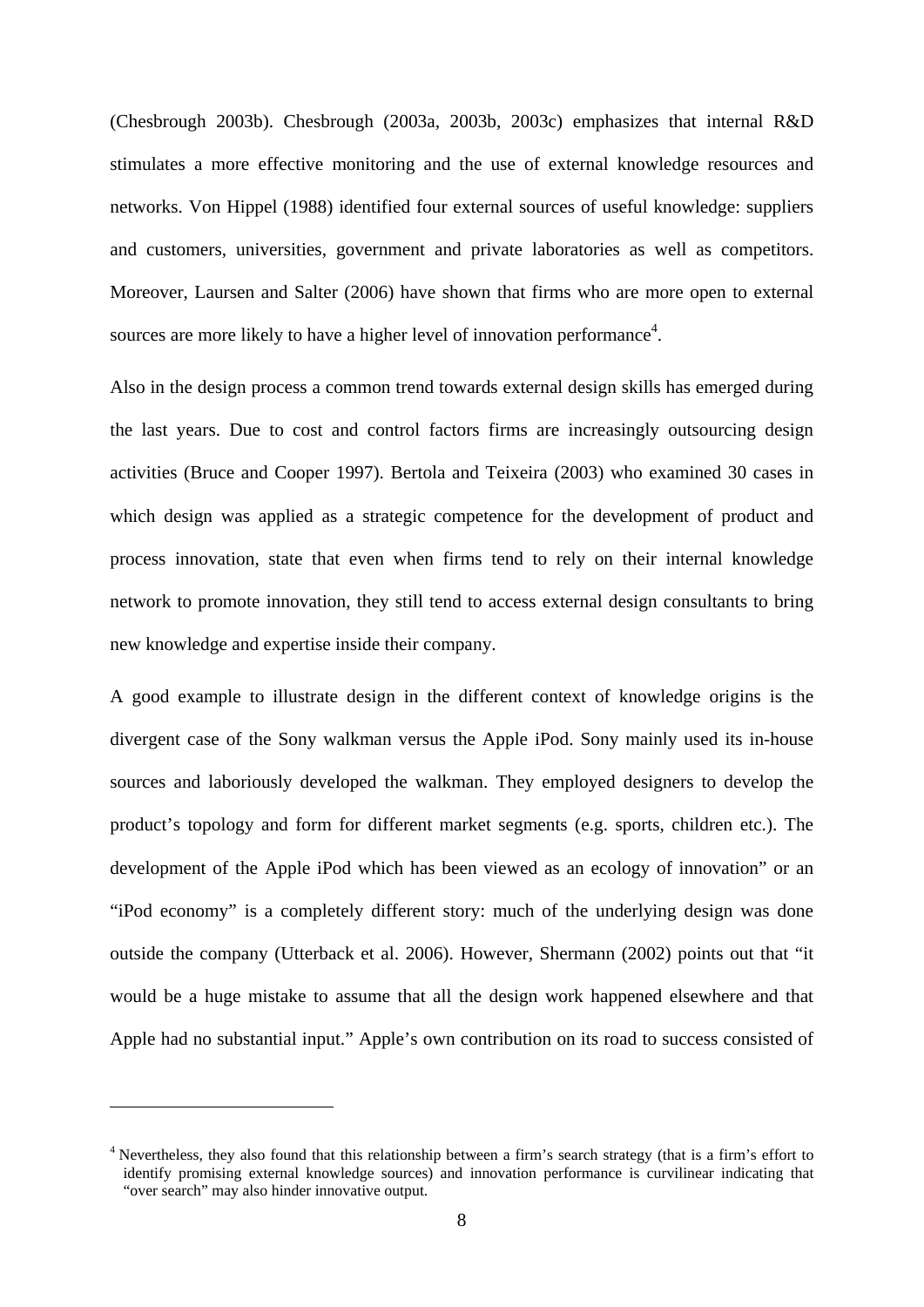"putting it all together and optimizing the design to eke out the best performance." Although the recent literature points towards the merits of acquiring external knowledge the latter example shows that design activities which have been conducted only by in-house resources of a company do not necessarily perform worse than those which have been developed with the help of external knowledge flows. Sony has led the worldwide market for personal stereos with a market share of around 50% for over a decade (Sanderson and Uzumeri 1995).

#### **Design and Complementary Assets**

In almost all cases the appropriability of the returns of innovation or in other words the successful commercialisation of innovation requires the utilisation of know-how in conjunction with complementary capabilities or assets controlled by the firm, such as complementary components, distribution channels, production, and service (Teece 1986). Complementary assets are of vital importance in creating sustainable competitive advantages and innovations (Stieglitz and Heine 2007). They allow firms to gain profits from an innovation even if they are not the sole supplier of this innovation. A well-known case to name here is again the Sony walkman. It was so successful in the personal stereo market although it faced quite a large number of competitors after Sony had introduced the walkman in the market and the walkman was not inherently superior to the other products of its rivals. However, through effective design, marketing and communications Sony was able to obtain a large share of the personal stereo market (see e.g. Sanderson and Uzumeri 1995). Moreover, Sony was able to charge a price 25 percent higher than those of its competitors with the same technology. Design was widely acknowledged to be the enabler of this price differential (von Stamm 2008). A similar development can be observed with Nokia and its success on the market of mobile phones or also with the Apple iPod on the market for mp3 players. Tether (2005) argues that an important complementary asset for design can be the perceptions of customers regarding the symbolic and functional qualities of a product. Design can make a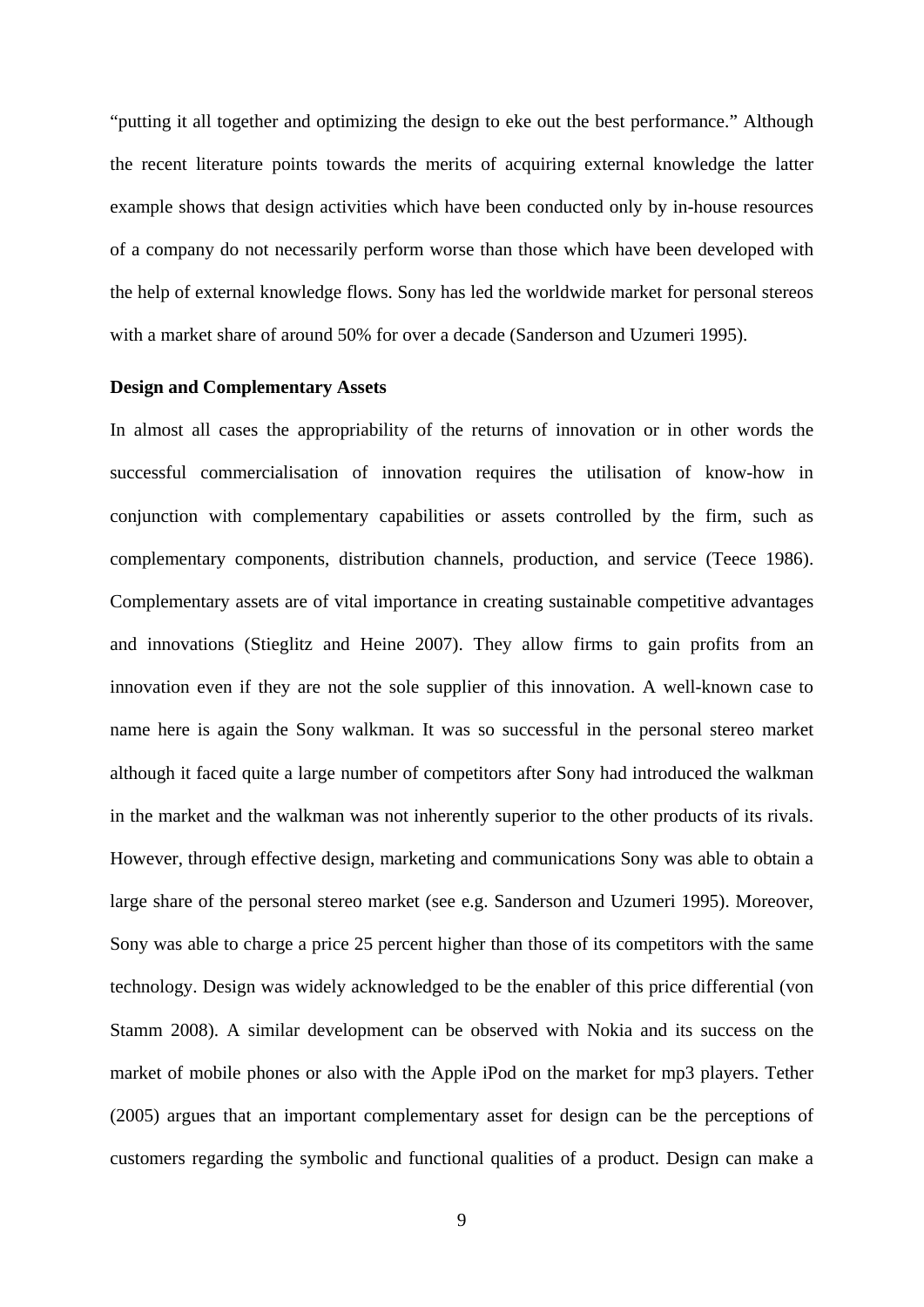significant contribution towards the reputation and credibility of a product through branding, styling and other forms of communication. However, this symbolic value is not easy to build, otherwise the rivals of Sony and Nokia could have easily done the same. Design plays a crucial role regarding the self-identification of consumers with the product and thus encourages them to pay more than they otherwise might pay for essentially the same standard of technology or product. For example, Audi and Skoda comprise very much of the same technology and engineering platforms (which might be the case since they both belong to the Volkswagen Group), however due to strong marketing and branding consumers have different perceptions of the qualities and performance of Audi and Skoda cars. This leads to the conclusion that the exploitation of design will be greatest in those firms which already have complementary assets, that is they already build up some positive reputation in the relevant market.

### **4 Data, Econometric Methods, and Results**

#### **4.1 Database**

We use firm level data stemming from the Flemish part of the fifth Community Innovation Survey (CIS) and refer to the years from 2004 to 2006. The CIS is a business survey collecting data on innovation inputs and outputs, and is to a large extent harmonized across European Member states (see Eurostat, 2004, for a detailed description of the CIS at European level). Our database contains information on a cross-section of firms active in the manufacturing sector and in selected business services and constitutes a representative sample of these sectors in the economy of Flanders. The sample comprises 1,511 firm observations.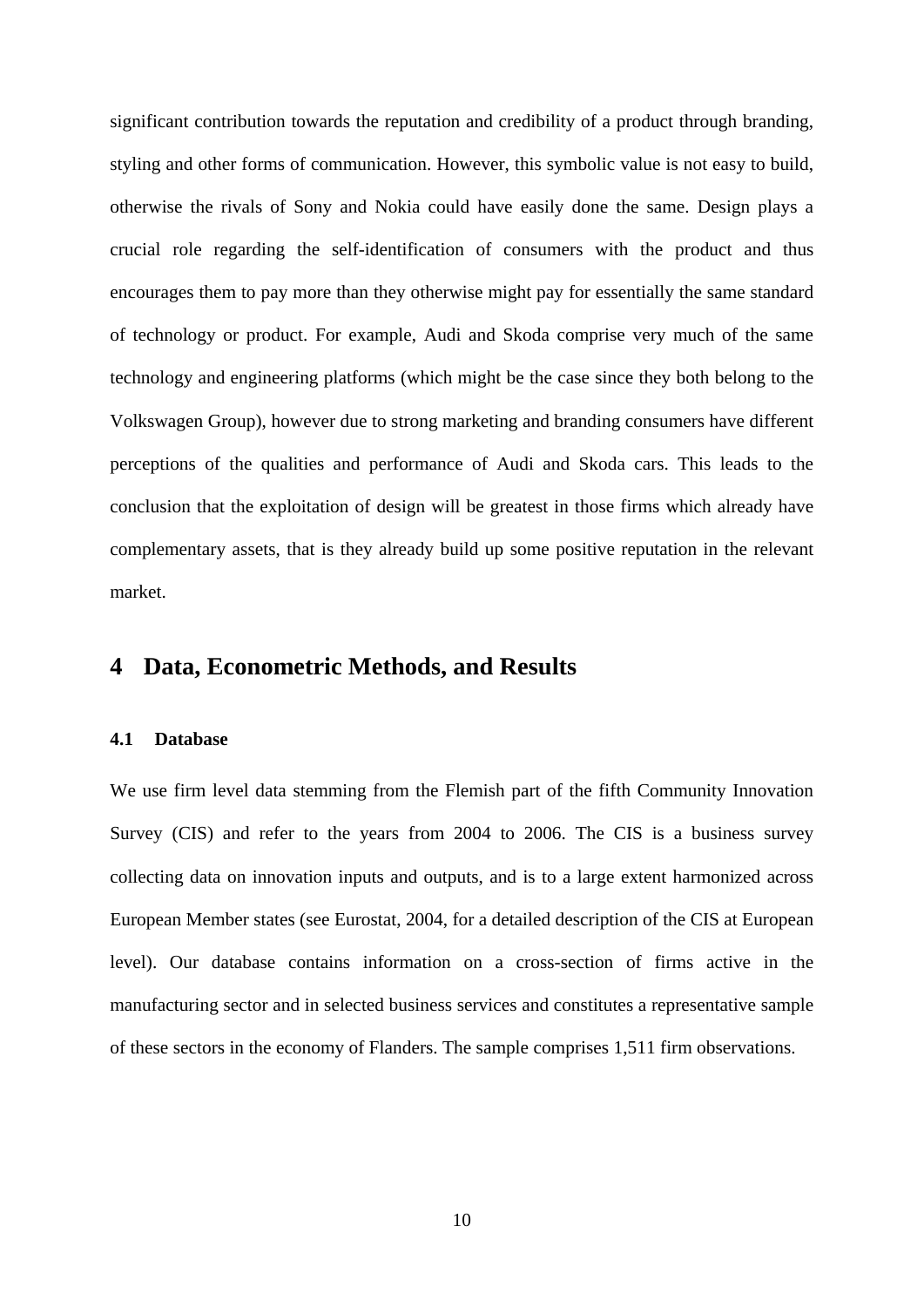#### *Dependent Variables*

1

We use different measures of innovation performance as dependent variables in our analysis. The CIS provides direct measures of innovation output, as firms' total sales can be broken into three different categories*<sup>5</sup>* :

- Sales in the year 2006 that are due to products introduced to the market between 2004 and 2006 and which were new to the market, that is, no comparable rival product existed before. Thus, this variable measures the sales of innovative products constituting market novelties (*NEW\_TO\_MARKET*).
- Sales in the year 2006 that are due to products introduced to the market between 2004 and 2006 that were not new to the market. These products were only new in the respective firm's portfolio, but there were comparable rival products on the market before (*IMITATION*).
- Sales in the year 2006 stemming from products that were in the firm's portfolio before 2004.

We first consider the sum of the first two types of new product sales as dependent variable (*INNOVATION*), and then break *INNOVATION* into *NEW\_TO\_MARKET* and *IMITATION*. As the distribution of these variables is quite skewed, the variables are used in logarithmic form in the upcoming regression analysis, ln(1+ *INNOVATION*), ln(1+ *NEW\_TO\_MARKET*) and ln(1+ *IMITATION*). We add the value 1 to the variables as not all firms achieve positive sales figures with innovative products.

When relating the innovation performance of the year 2006, we use lagged values of the timevarying covariates whenever this is possible to avoid a simultaneity bias which can arise if

<sup>&</sup>lt;sup>5</sup> New products are defined in concordance with the OSLO Manual which contains guidelines for collecting and using data on industrial innovation (OECD/Eurostat, 2005).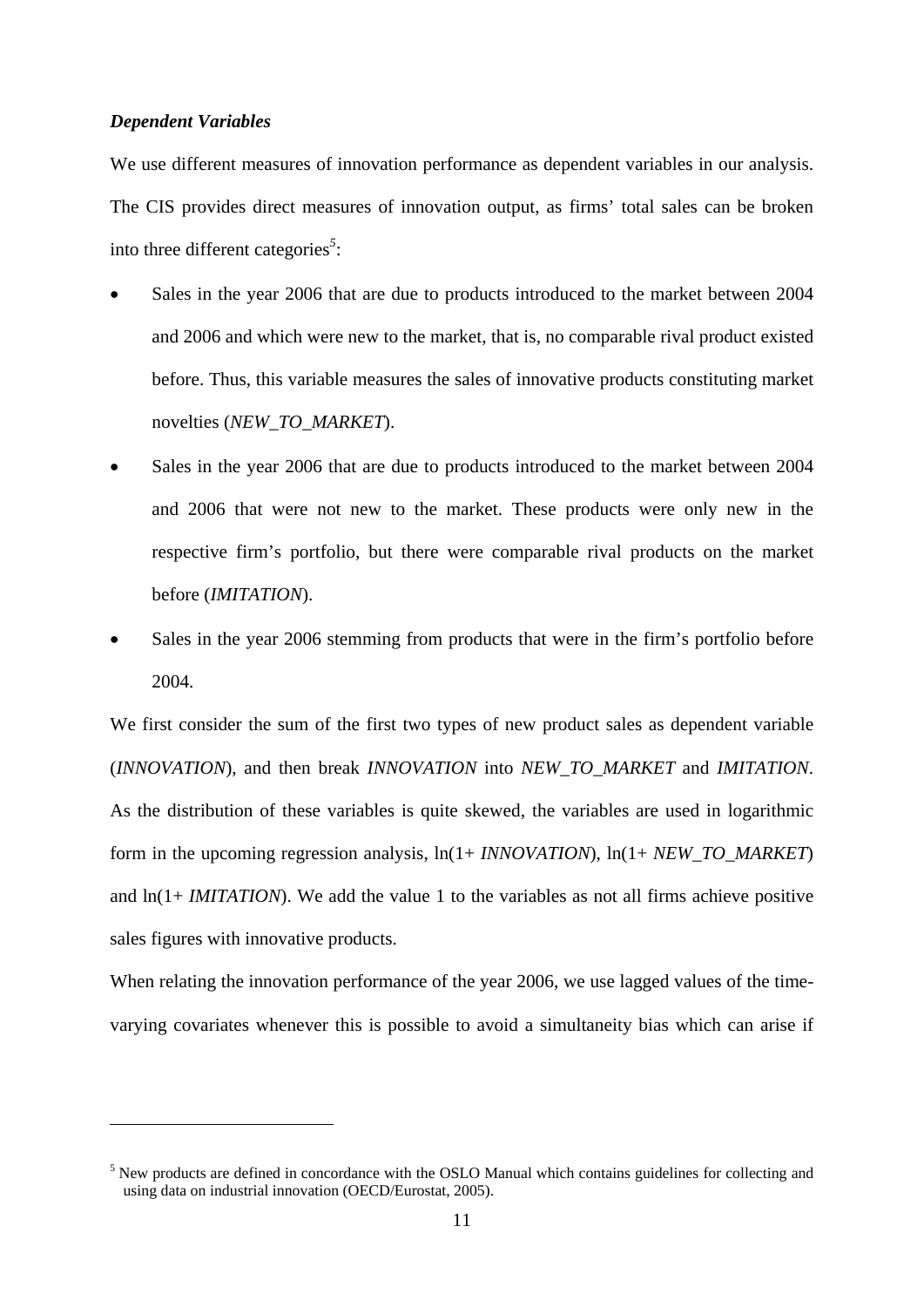there are feedback effects from the dependent variable to current explanatory variables. Typically, the covariates used will correspond to the years 2004 to 2006.

#### *Design-related variables*

The key explanatory variables indicate whether a firm has carried out design activities between 2004 and 2006. Initially we just consider a dummy, *DESIGN*, taking the value 1 if the firm engaged into design activities, and is equal to zero otherwise.<sup>6</sup>

Moreover, we are interested in the way these design activities have been conducted. Did firms mainly conduct design activities in-house or did they also utilize external information and/or external designers? The question to address here is which strategy of a firm may lead to significant increases in the innovation output. Do design activities which have been developed only with internal resources lead to a greater success than those that have been carried out with external sources of knowledge? Consequently, we split the DESIGN dummy into

- DESIGN INT indicating that a firm mainly conducted its design activities within its own enterprise or enterprise group*;*
- DESIGN\_EXT denoting a firm that conducted its design activities together with other enterprises or institutions, or that relied completely on external designers without own in-house activities.7

#### *Control variables*

1

Of course, the main input factor for innovation is R&D. Consequently, R&D intensity *(RDINT)* is included as an explanatory variable in all models. R&D intensity is defined by R&D expenditures divided by a firm's employees. Although we would prefer using a lagged

<sup>&</sup>lt;sup>6</sup> In this study we rely on the definition of design based on the Oslo Manual and the Frascati Manual (OECD/Eurostat 2005).

<sup>&</sup>lt;sup>7</sup> The case that a firm only seeks external design without any in-house activity is almost non-existent. Only  $0.3\%$ of the sample indicated this. Therefore we do not consider this as separate case in the empirical analysis.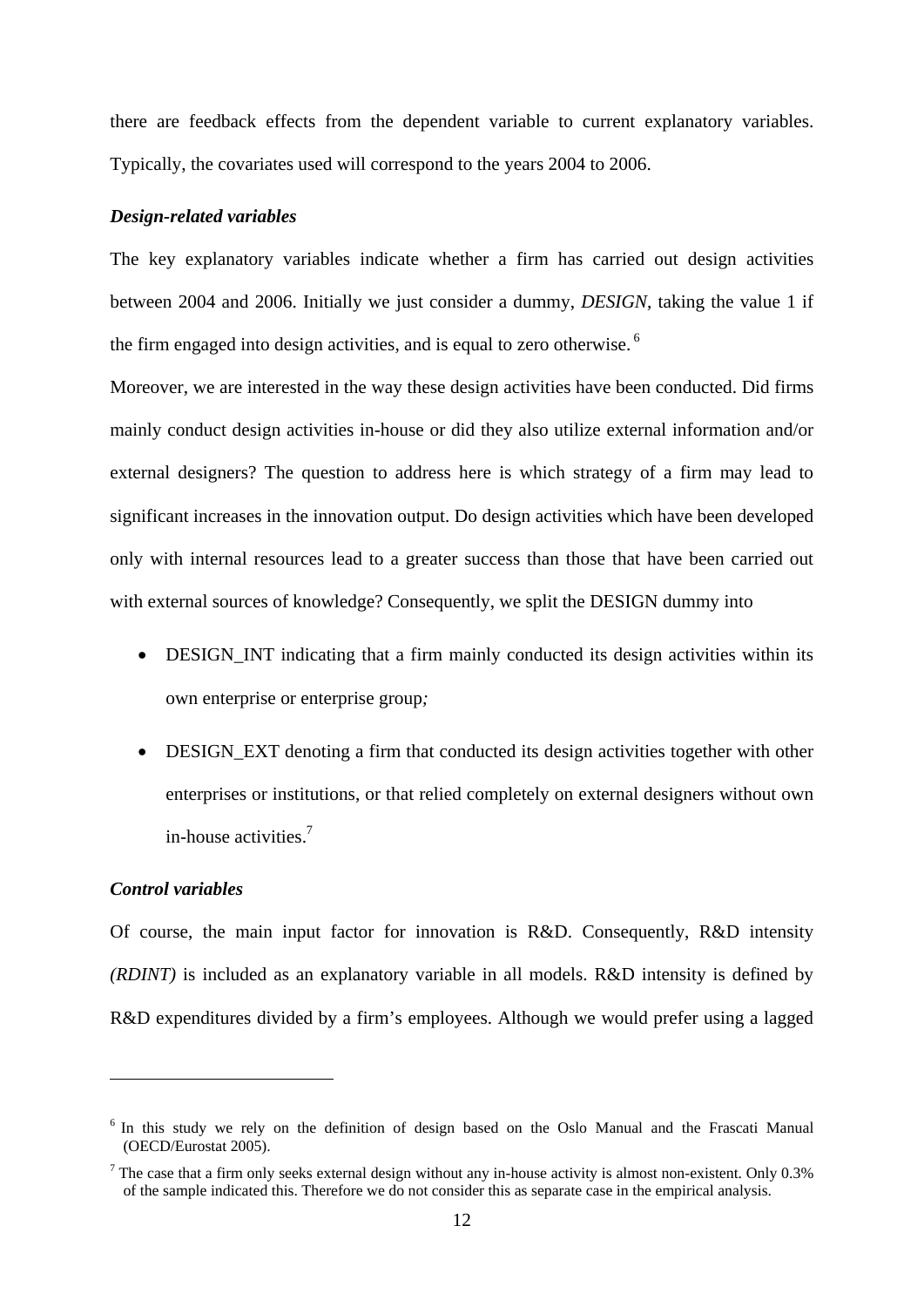value for R&D, we only have this information from the year 2006. Thus, we have to use it as a proxy for the average R&D activities between 2004 and 2006. We allow for a non-linear relationship by including the squared R&D intensity in the regression *(RDINT<sup>2</sup>)*.

We have outlined above that several other complementary assets and innovation strategies may be needed for successful innovation. As we distinguish between internal and external design, the general openness of the innovation process may play a role. We control for this by taking a firm's collaboration behaviour into account. The CIS 2007 asked respondents to specify their different types of partners they have collaborated with in the course of innovation activities between the years 2004 and 2006. In our first specification, we consider just a dummy variable indicating whether a firm collaborated within its innovation project, irrespectively of the type of partner (*COLL*). In a further step, we split the collaboration dummy by type of partner. The following categories are specified:

#### *Collaboration with:*

- Other companies within the group of companies *(ACOLL)*
- Suppliers of materials, equipment and software components *(BCOLL)*
- Customers and consumers *(CCOLL)*
- Competitors or other companies in the same industry *(DCOLL)*
- Consultants *(ECOLL)*
- Universities or other research centres *(FCOLL)*

The set of variables consist of six dummy variables (*ACOLL, BCOLL, CCOLL; DCOLL, ECOLL* and *FCOLL*) which take the value 1 if the firms have indicated a collaboration partnership within the different categories and 0 otherwise.

As Teece (1986) emphasized, successful innovation also depends on a firm's distribution channels, production, and services. In terms of distribution, investments in marketing and market launch strategies help to build up the reputation of a product. It is most likely, that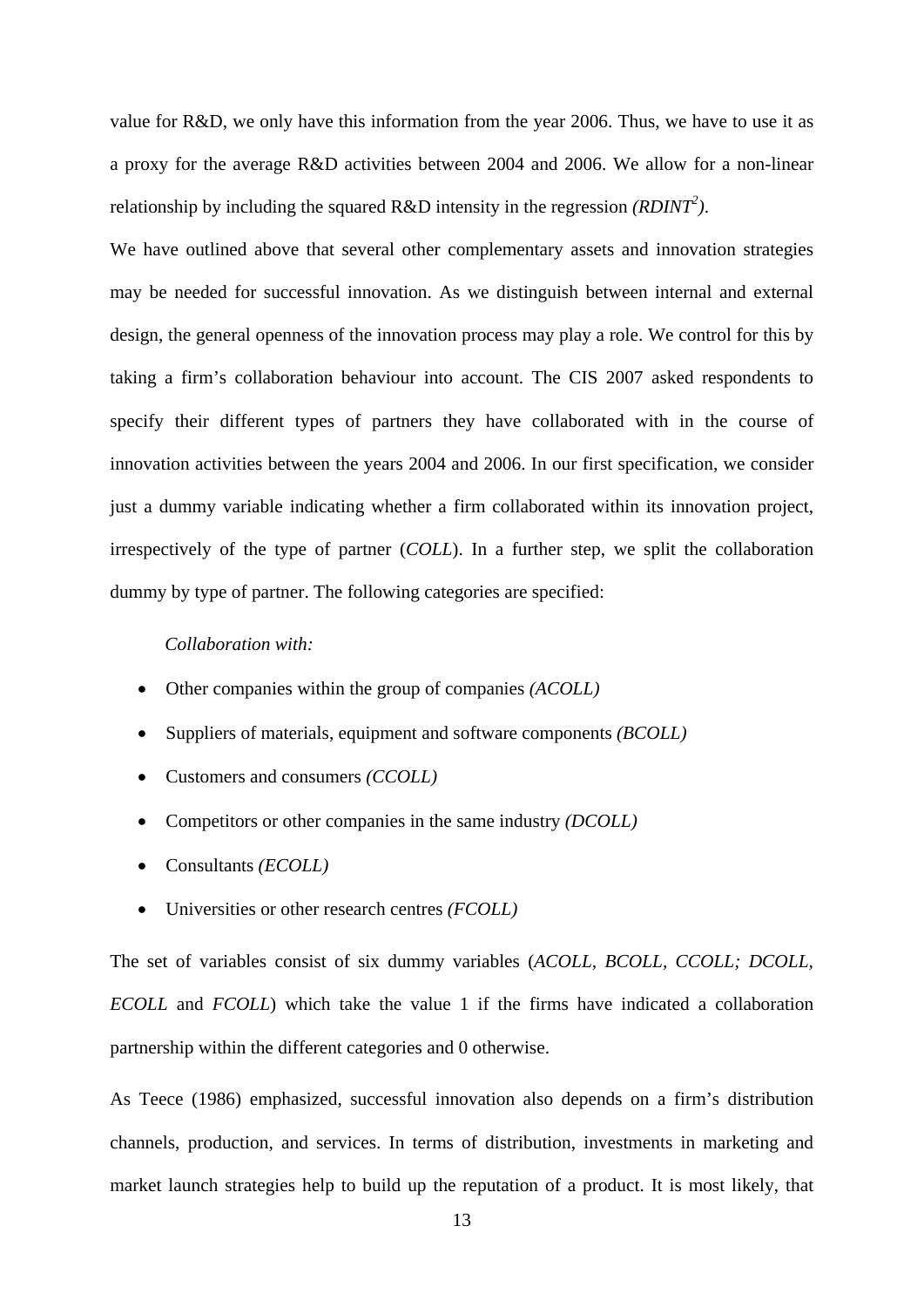firms which heavily invest in those strategies sell more of their innovative products than others. Hence, to account for this distribution effect we use the dummy variable *MLAUNCH.* This dummy variable has the value 1 if the firm has invested in market launch strategies for product innovations between 2004 and 2006 which also include market research and advertisement and 0 otherwise. Furthermore, we take into account that firms may be associated with a group of companies which may facilitate access to markets and thus also improve the distribution of new products. The variable *GROUP* takes the value 1 if a firm is member of a group of companies between 2004 and 2006.

With regard to the importance of production and service factors, we control for economies of scale and scope by accounting for firm size which is measured by the number of employees in the year 2004. Due to the skewness of its distribution, the variable enters the regression equation in log-linear form *(*ln*EMPL)*.

Our ability to control for brand name reputation is fairly limited with the data. However, we use the age of the firm *(*ln*AGE)* as a rough proxy for market experience and reputation. Finally, ten sector dummies on basis on the European standard industry classification NACE capture different technological opportunities and other unobserved factors varying across industries (see Table 4 in appendix A)*.*

Descriptive statistics of the variables are presented in Table 1 where we split the sample into firms employing design in their business strategy and others. The majority of firms (1,243 observations) in the sample did not indicate design innovation. Only 268 firms employ design activities in their business strategy. Overall, firms that indicate design activities achieve higher average innovation output on all three dependent variables. However, these firms are also more than twice as large as the other firms and maintain a much higher R&D intensity (R&D spending per employee). In the design sample, R&D amounts to 12.5 thousand EUR per employee, on average. The other firms only spend about 4.1 thousand EUR per employee.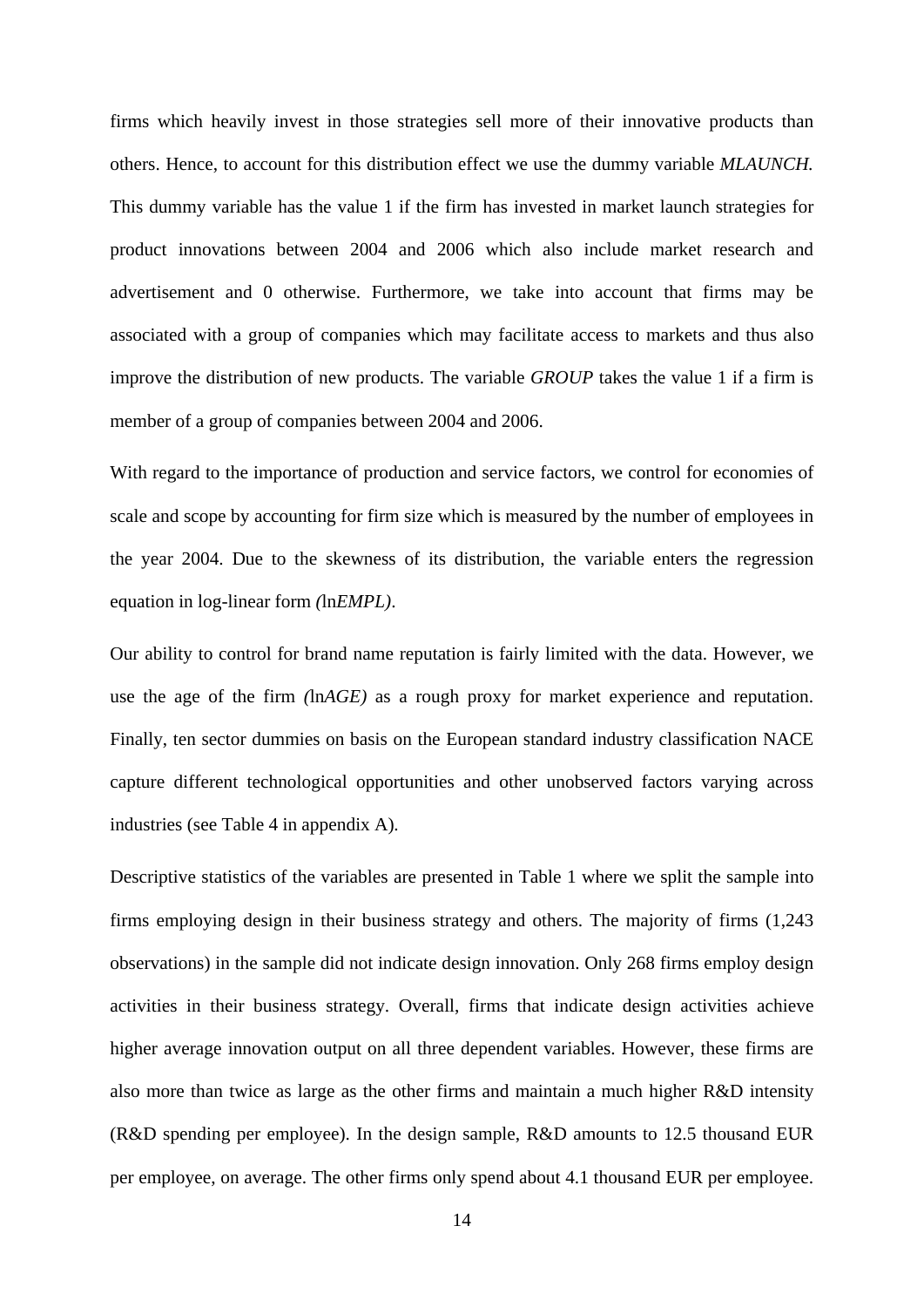Other striking differences are found in the innovation strategies: about 59% of the firms in the design sample engage in collaboration within their innovation projects whereas only 23% of the other firms do this. Furthermore, 65% of firms actively utilizing design combined their innovation projects with market launch strategies, but only 16% of the other firms did that. Within the design sample, 70% of firms indicated that design activities are mainly conducted in-house, and the other 30% use external sources, too. These differences in firm characteristics make a multivariate analysis necessary. In this study, we are interested whether the differences in innovation output can partly be assigned to design activities, once we control for the heterogeneity in other firm attributes.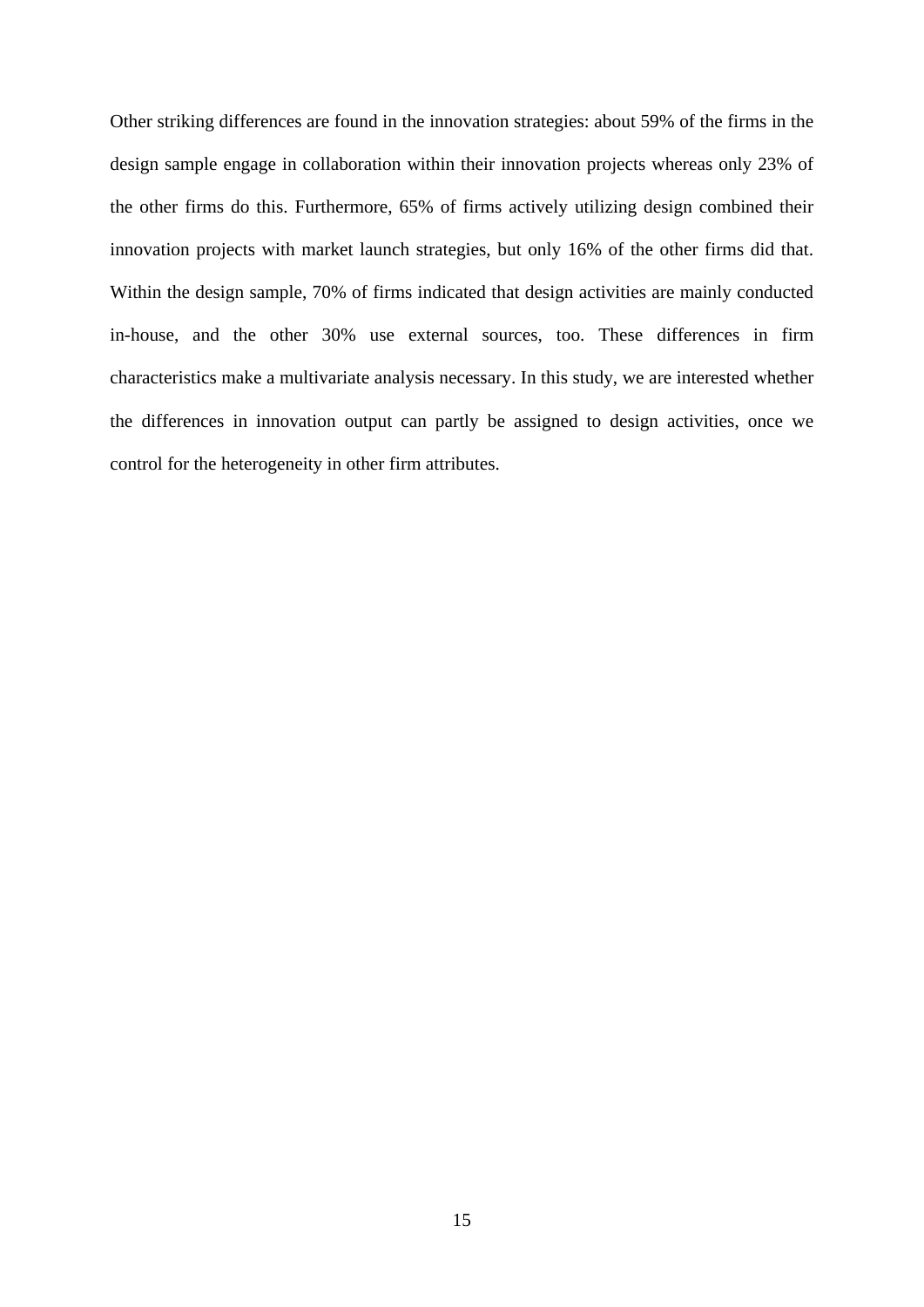| <b>Variable</b>                     | Unit                                                                               | Mean           | Std. Dev.    | Min              | <b>Max</b>   |
|-------------------------------------|------------------------------------------------------------------------------------|----------------|--------------|------------------|--------------|
|                                     | If a firm exhibits design activities, NEW_DESIGN = $1$ (268 observations)          |                |              |                  |              |
| <b>Dependent Variable</b>           |                                                                                    |                |              |                  |              |
| NEW_TO_MARKET <sub>2006</sub>       | Thsd. EUR                                                                          | 16938.04       | 95669.99     | $\mathbf{0}$     | 1025198      |
| <b>IMITATION</b> <sub>2006</sub>    | Thsd. EUR                                                                          | 10151.14       | 53460.41     | $\mathbf{0}$     | 706128       |
| INNOVATION <sub>2006</sub>          | Thsd. EUR                                                                          | 27089.18       | 123815.5     | 0                | 1025198      |
| <b>Design Variables</b>             |                                                                                    |                |              |                  |              |
| INT_DESIGN <sub>2004-2006</sub>     | Dummy                                                                              | 0.702          | 0.458        | $\mathbf{0}$     | 1            |
| EXT_DESIGN <sub>2004-2006</sub>     | Dummy                                                                              | 0.299          | 0.458        | $\mathbf{0}$     | 1            |
| <b>Collaboration Variables</b>      |                                                                                    |                |              |                  |              |
| $COLL_{2004-2006}$                  | Dummy                                                                              | 0.590          | 0.493        | $\mathbf{0}$     | 1            |
| $ACOLL_{2004\text{-}2006}$          | Dummy                                                                              | 0.299          | 0.459        | $\mathbf{0}$     | 1            |
| $BCOLL_{2004\text{-}2006}$          | Dummy                                                                              | 0.448          | 0.498        | 0                | 1            |
| $CCOLL_{2004-2006}$                 | Dummy                                                                              | 0.366          | 0.483        | $\Omega$         | 1            |
| $DCOLL_{2004\text{-}2006}$          | Dummy                                                                              | 0.168          | 0.375        | 0                | 1            |
| $\textit{ECOLL}_{2004\text{-}2006}$ | Dummy                                                                              | 0.377          | 0.486        | $\boldsymbol{0}$ | 1            |
| $FCOLL_{2004-2006}$                 | Dummy                                                                              | 0.411          | 0.493        | $\overline{0}$   | $\mathbf{1}$ |
| <b>Control Variables</b>            |                                                                                    |                |              |                  |              |
| $MLAVNCH2004-2006$                  | Dummy                                                                              | 0.649          | 0.478        | $\mathbf{0}$     | 1            |
| EMPL <sub>2004</sub>                | <b>Head Counts</b>                                                                 | 241.230        | 594.995      | 1                | 5399         |
| RDINT <sub>2006</sub>               | R&D Exp. per employee                                                              | 12.541         | 35.587       | $\mathbf{0}$     | 320          |
| $GROUP_{2004-2006}$                 | Dummy                                                                              | 0.571          | 0.496        | $\mathbf{0}$     | 1            |
| $AGE_{2006}$                        | Years elapsed since founding                                                       | 36.586         | 31.928       | 1                | 182          |
|                                     | If a firm does not conduct design activities, NEW_DESIGN = $0$ (1243 observations) |                |              |                  |              |
| <b>Dependent Variable</b>           |                                                                                    |                |              |                  |              |
| NEW_TO_MARKET2006                   | Thsd. EUR                                                                          | 1045.022       | 8574.11      | $\mathbf{0}$     | 261184       |
| <b>IMITATION</b> <sub>2006</sub>    | Thsd. EUR                                                                          | 1513.475       | 14414.38     | $\boldsymbol{0}$ | 424122       |
| INNOVATION <sub>2006</sub>          | Thsd. EUR                                                                          | 2558.498       | 18003.71     | $\theta$         | 424122       |
| <b>Design Variables</b>             |                                                                                    |                |              |                  |              |
| INT_DESIGN <sub>2004-2006</sub>     | Dummy                                                                              | $\mathbf{0}$   | $\mathbf{0}$ | $\mathbf{0}$     | $\mathbf{0}$ |
| EXT_DESIGN <sub>2004-2006</sub>     | Dummy                                                                              | $\overline{0}$ | 0            | $\mathbf{0}$     | $\mathbf{0}$ |
| <b>Collaboration Variables</b>      |                                                                                    |                |              |                  |              |
| $COLL_{2004\text{-}2006}$           | Dummy                                                                              | 0.234          | 0.424        | $\boldsymbol{0}$ | 1            |
| $ACOLL2004-2006$                    | Dummy                                                                              | 0.110          | 0.313        | $\mathbf{0}$     | 1            |
| $BCOLL_{2004\text{-}2006}$          | Dummy                                                                              | 0.164          | 0.371        | $\mathbf{0}$     | 1            |
| $CCOLL_{2004\text{-}2006}$          | Dummy                                                                              | 0.118          | 0.322        | 0                | 1            |
| $DCOLL_{2004\text{-}2006}$          | Dummy                                                                              | 0.053          | 0.224        | 0                | 1            |
| $\textit{ECOLL}_{2004\text{-}2006}$ | Dummy                                                                              | 0.105          | 0.306        | $\mathbf{0}$     | 1            |
| $FCOLL_{2004\text{-}2006}$          | Dummy                                                                              | 0.142          | 0.349        | $\boldsymbol{0}$ | 1            |
| <b>Control Variables</b>            |                                                                                    |                |              |                  |              |
| $MLAVNCH2004-2006$                  | Dummy                                                                              | 0.165          | 0.371        | $\mathbf{0}$     | 1            |
| EMPL <sub>2004</sub>                | <b>Head Counts</b>                                                                 | 99.575         | 262.412      | 1                | 4089         |
| RDINT <sub>2006</sub>               | R&D Exp. per employee                                                              | 4.148          | 19.193       | $\mathbf{0}$     | 329.646      |
| GROUP <sub>2004-2006</sub>          | Dummy                                                                              | 0.485          | 0.500        | $\mathbf{0}$     | $\mathbf{1}$ |
| AGE <sub>2006</sub>                 | Years elapsed since founding                                                       | 31.576         | 26.767       | 2                | 257          |

### **Table 1: Descriptive Statistics (1511 observations)**

Note: Industry dummies not presented.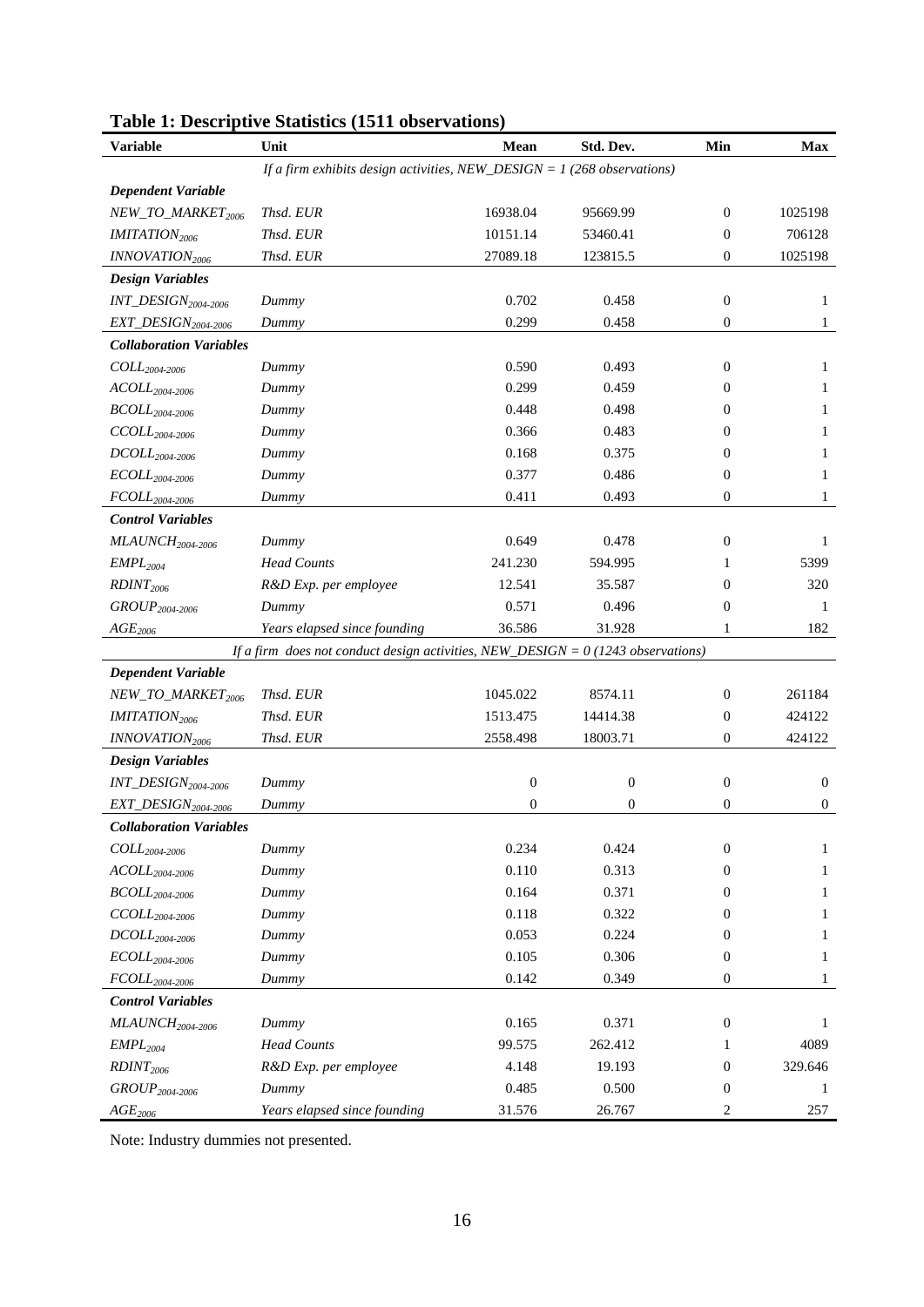#### **4.2 Estimation method**

We estimate Tobit models on our different innovation performance measures since not every firm in our sample shows a positive number of *NEW\_TO\_MARKET*, *IMITATION* and consequently, also *INNOVATION*. Hence, the distribution of our dependent variable is leftcensored. The model to be estimated can be written as follows:

(1) 
$$
Y_i^* = X_i \beta + \varepsilon_i , \quad \text{with} \quad \varepsilon_i \sim N(0, \sigma^2)
$$

where *Y\** is the unobserved latent variable and stands either for *NEW TO MARKET*, *IMITATION* or *INNOVATION.* We observe

(2) 
$$
Y = \begin{cases} Y^* \text{if } X' \beta + \varepsilon > 0 \\ 0 \text{ otherwise} \end{cases}
$$

*X* represents a matrix of regressors,  $\beta$  are the parameters which have to be estimated and  $\varepsilon$  is the disturbance term. Our baseline equation to be estimated is the following:

(3) 
$$
Y_{2006}^{*} = \beta_{1} + \beta_{2} \ln EMPL_{2004} + \beta_{3} \ln RDINT_{2006} + \beta_{4} (\ln RDINT_{2006})^{2} + \beta_{5} DESIGN_{2004-2006} + \beta_{6} COLL_{2004-2006} + \beta_{7} RMAR_{2004-2006} + \beta_{8} GROUP_{2004-2006} + \beta_{9} \ln AGE_{2006} + \sum_{k=10}^{20} \beta_{k} Sector_{k} + \varepsilon
$$

In the modified specification, we break the design dummy into "mainly in-house design" and external design, and the collaboration dummy is split into the different types of partners as described above.

As heteroscedasticity may lead to inconsistent coefficient estimates, we tested for heteroscedasticity using Likelihood Ratio (LR) tests. This required the estimations of heteroscedastic models, where the homoscedastic variance  $\sigma^2$  has been replaced by  $\sigma_i^2 = \sigma^2 \exp(Z_i \alpha)$ , where  $Z_i$  is a vector of variables suspected to cause heteroscedasticity. As common in the field, we model group-wise multiplicative heteroscedasticity (see e.g. Greene,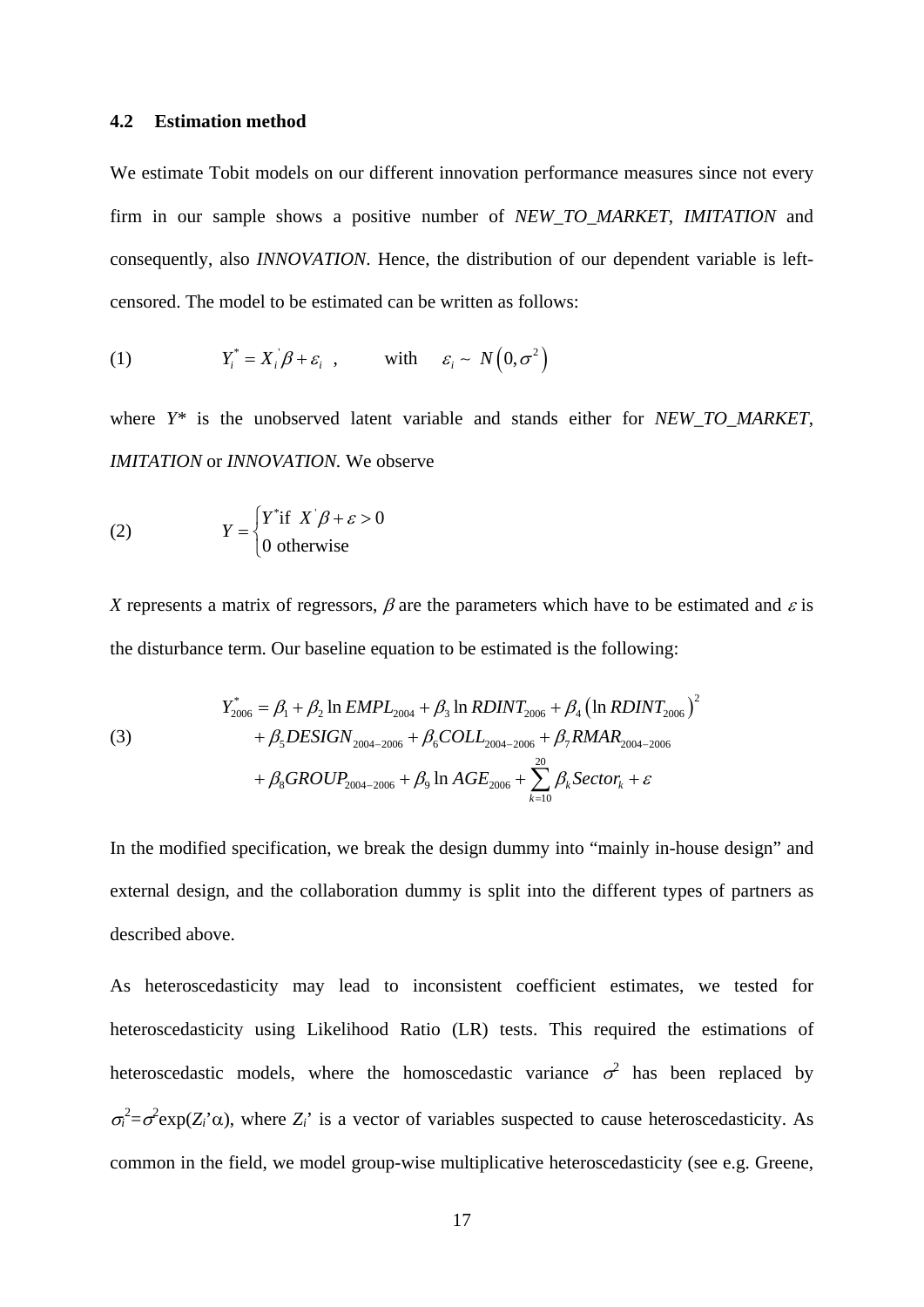2002) and included firms' size class dummies based on the number of employees and industry dummies in *Z*. We performed the LR tests for all models presented below. The LR statistic did never reject the assumption of homoscedasticity. Consequently, we only present the homoscedastic models.

**4.3 Results** 

#### **4.3.1 Baseline specification**

The regression results concerning our baseline specification are presented in Table 2. In all three regressions, the design dummy is highly positively significant at the 1% level. Thus, even when controlling for firm characteristics, we find that design contributes to firms' innovation performance. Note, however, that the coefficients denote the partial effects of the explanatory variables on the unobserved latent variable *Y*\*. For a better economic interpretation, we are interested in the marginal effect  $\partial E(Y/X)/\partial x_k$ , i.e. the effect of the explanatory variable on the observed dependent variable, or in other words, when the censoring of the distribution is taken into account. We obtained standard errors for the marginal effects using the delta method. As the significance levels of the variables do not change, we do not present all these effects in detail, but discuss selected marginal effects in the text.

As the dependent variables are measured as logs of innovation sales, the marginal effect of a change in  $x_k$  approximated the percentage change (or growth) of the dependent variable. In terms of total innovation output, the firms employing design achieve a 130% higher innovation output than other firms. With regard to sales of market novelties, the marginal effect of design amounts to 83% higher sales, and 100% more for product innovations that are only new to the firm, but not to the market.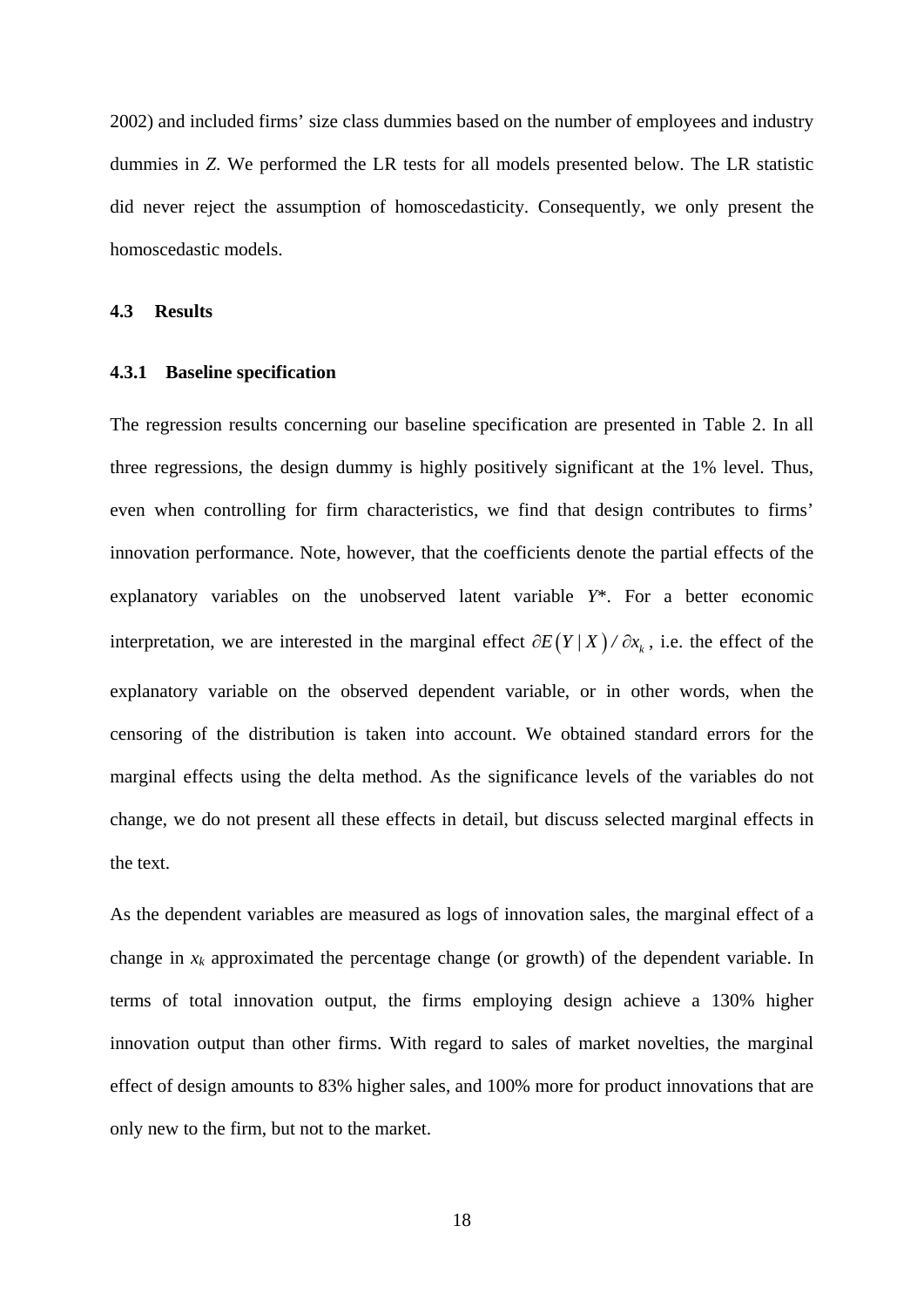Although these numbers appear to be a very large impact, one should keep in mind that the sales due to product innovations are typically only a small share of a firm's total sales. On average, sales with market novelties amount to 5% of a firm's total sales, and new products based on imitation range at 4.4%, on average. Thus, the sizeable marginal effect of an 83% increase of sales with market novelties because of design activities, for instance, is by no means implausible: the average share of sales with market novelties would move from 5% in total sales to about 9%, all else constant.

|                                        | Dependent Variable (in logs) |                        |                        |  |
|----------------------------------------|------------------------------|------------------------|------------------------|--|
| <b>Variable</b>                        | NEW_TO_MARKET                | <b>IMITATION</b>       | <b>INNOVATION</b>      |  |
| <b>DESIGN</b>                          | $2.668***$                   | $3.486***$             | 2.934***               |  |
|                                        | (0.540)                      | (0.636)                | (0.476)                |  |
| <b>COLL</b>                            | $3.833***$                   | $3.877***$             | 3.879***               |  |
|                                        | (0.519)                      | (0.607)                | (0.447)                |  |
| <i>MLAUNCH</i>                         | $6.341***$                   | 5.687***               | 5.873***               |  |
|                                        | (0.555)                      | (0.647)                | (0.778)                |  |
| <b>RDINT</b>                           | $0.096***$                   | $0.033***$             | $0.079***$             |  |
|                                        | (0.019)                      | (0.023)                | (0.017)                |  |
| RDINT <sup>2</sup>                     | $0.000***$                   | $0.000***$             | $0.000***$             |  |
|                                        | (0.000)                      | (0.000)                | (0.000)                |  |
| ln(EMPL)                               | $0.632***$                   | $1.026***$             | $0.842***$             |  |
|                                        | (0.193)                      | (0.222)                | (0.164)                |  |
| ln(AGE)                                | 0.143                        | $-0.309$               | $-0.049$               |  |
|                                        | (0.295)                      | (0.340)                | (0.252)                |  |
| $GROUP_i$                              | $-0.114$                     | 0.714                  | 0.298                  |  |
|                                        | (0.525)                      | (0.609)                | (0.446)                |  |
| Joint significance of industry dummies | $F(9, 1494) = 2.83***$       | $F(9, 1494) = 3.67***$ | $F(9, 1494) = 4.35***$ |  |
| Log-Likelihood                         | $-1761.24$                   | $-1703.62$             | $-2100.47$             |  |
| McFadden $R^2$                         | 0.155                        | 0.128                  | 0.158                  |  |
| # of obs                               | 1511                         | 1511                   | 1511                   |  |

**Table 2: Regression results of Tobit models on innovation performance (baseline specification)** 

Notes: All models include an intercept (not presented). Standard errors in parentheses. \*\*\* (\*\*, \*) indicate a 1%  $(5\%, 10\%)$  significance level.

In addition, collaborating firms and those implementing market launch strategies for product innovation also achieve a higher innovation performance than other firms in all three regressions. With respect to market novelties, for instance, collaborating firm achieve an 83% higher turnover than non-collaborating firms. Market launch campaigns lead to a large difference. Firms undertaking such actions sell 225% more of their product new to the market than other firms. While this appears to be a sizable impact, one should keep in mind that we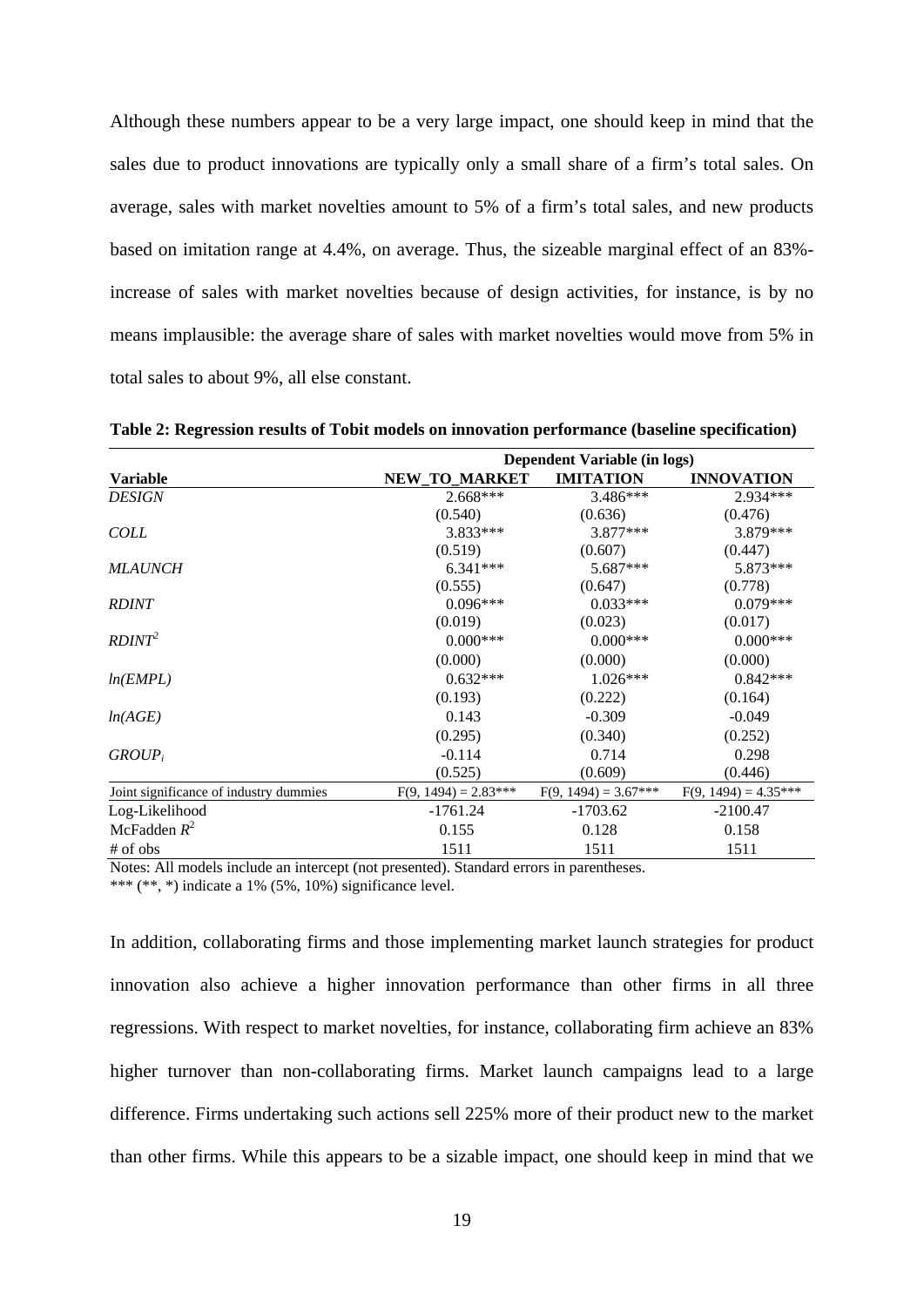have no information on the cost of the market launch strategies. Intense market research and marketing efforts may entail substantial cost, so that we cannot make a conclusion about the eventual profitability of these actions.

The results concerning the other control variables are interesting, too. As one would expect, larger firms achieve a higher innovation output for all three dependent variables, all else constant. The R&D intensity shows an inverted U-shape which peaks at about 130 thousand. EUR of R&D spending per employee. As this is beyond the 99% percentile of the *RDINT* distribution in our sample, we can basically confirm that we find increased innovation output the higher the R&D intensity of firms is. Note, however, that the R&D variables are not significant in the regression on products that are new to the firm only (*IMITATION*).

Except the jointly significant industry dummies capturing unobserved differences across sectors, the other control variables turn out to be insignificant (*GROUP* and *AGE*).

We performed several robustness checks which can be found in the appendix. First, we estimated the same models by OLS instead of Tobit. Although OLS does not account for censoring of the dependent variable, it does not rely on the normality assumption as the Tobit estimations. As we outline in the appendix, OLS confirms the Tobit results. Second, we tested for endogeneity of the design dummy. The hypothesis of exogeneity is not rejected, and thus the Tobit results presented are not subject to feedback effects from innovation performance to design activity. Third, we relax our functional form assumption used in the regression models presented above by applying a fully non-parametric matching estimator. Again, the estimated effects of design activities remain similar for all three dependent variables.

#### **4.3.2 The modified specification**

In the final step of the analysis, we simply break the DESIGN variables into internal and external design, and in addition break the collaboration dummy into the six different types of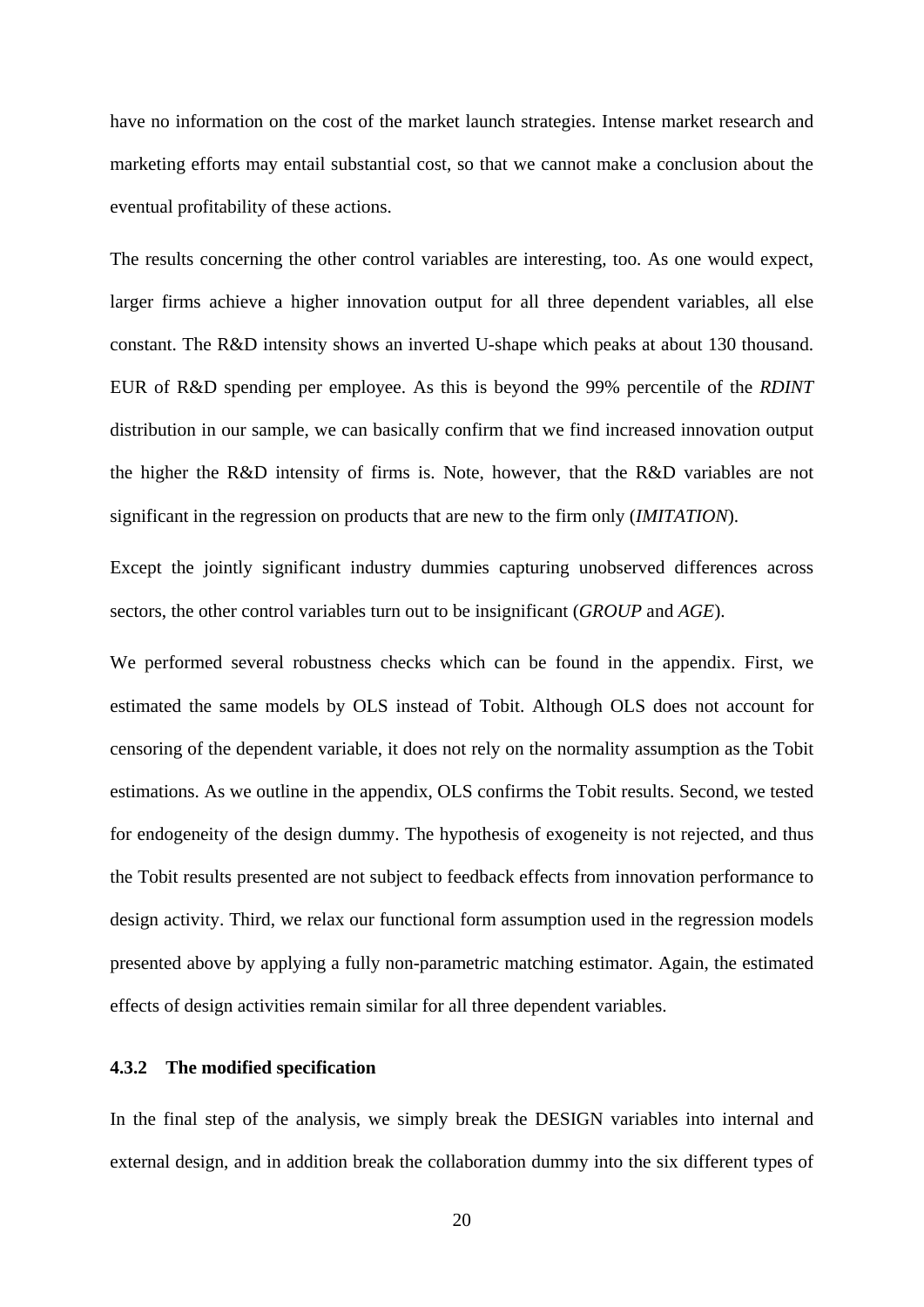partners (*ACOLL* to *FCOLL*) to allow for more heterogeneity in the overall innovation strategy. The estimation results of the Tobit models are presented in Table 3.

We find interesting different effects on specific success measures. The total innovation sales are higher for firms conducting design either in-house only or mainly externally. However, when computing the marginal effects, it turns out that the in-house design performers sell 164% more than firms not actively involving new design whereas the firms mainly using external sources for design only achieve 68% higher sales than other companies. Even more interesting are the findings concerning market novelties. In-house design realizes 113% higher sales, but the marginal effect for mainly external sourcing for design innovation is not statistically different from zero. In addition to testing whether the marginal effects are different from zero, we also tested whether the coefficients of in-house versus external design are different from each other. These tests reject the equality of coefficients at the 5% level for both total innovation sales and market novelties. For IMITATION, the two design variables are positively significant (in-house resulting in 117% higher sales, and external design in 75%), but a test reveals that the coefficients are not significantly different from each other (see the tests in Table 3).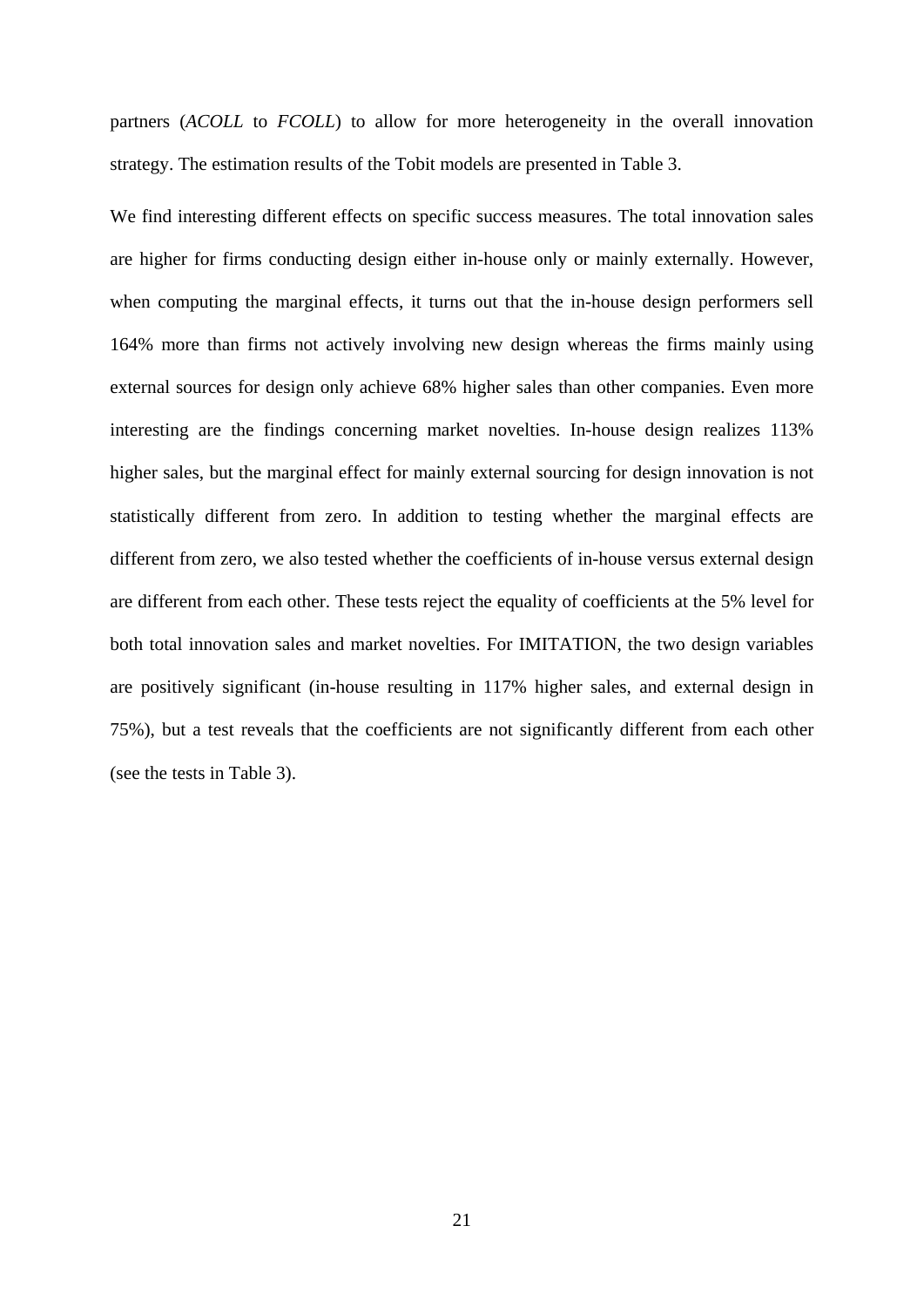|                                        | Dependent Variable (in logs) |                        |                        |  |
|----------------------------------------|------------------------------|------------------------|------------------------|--|
| <b>Variable</b>                        | NEW_TO_MARKET                | <b>IMITATION</b>       | <b>INNOVATION</b>      |  |
| <b>INT_DESIGN</b>                      | 3.347***                     | 3.853***               | 3.497***               |  |
|                                        | (0.596)                      | (0.709)                | (0.531)                |  |
| <b>EXT_DESIGN</b>                      | 0.566                        | $2.574***$             | $1.575**$              |  |
|                                        | (0.833)                      | (1.011)                | (0.774)                |  |
| <b>ACOLL</b>                           | 0.857                        | 1.003                  | 1.045                  |  |
|                                        | (0.750)                      | (0.887)                | (0.663)                |  |
| <b>BCOLL</b>                           | 2.306***                     | 1.114                  | 1.979***               |  |
|                                        | (0.661)                      | (0.790)                | (0.582)                |  |
| <b>CCOLL</b>                           | 2.079***                     | 2.954***               | 2.114***               |  |
|                                        | (0.731)                      | (0.877)                | (0.651)                |  |
| <b>DCOLL</b>                           | $-1.011$                     | $-0.961$               | $-1.234*$              |  |
|                                        | (0.812)                      | (0.965)                | (0.732)                |  |
| <b>ECOLL</b>                           | 0.194                        | 1.031                  | 0.176                  |  |
|                                        | (0.698)                      | (0.830)                | (0.623)                |  |
| <b>FCOLL</b>                           | 0.228                        | $-1.056$               | 0.022                  |  |
|                                        | (0.669)                      | (0.798)                | (0.592)                |  |
| <b>MLAUNCH</b>                         | $6.520***$                   | $6.031***$             | $6.191***$             |  |
|                                        | (0.555)                      | (0.654)                | (0.483)                |  |
| <b>RDINT</b>                           | $0.090***$                   | 0.032                  | $0.076***$             |  |
|                                        | (0.019)                      | (0.023)                | 0.017                  |  |
| RDINT <sup>2</sup>                     | $-0.000$ ***                 | $-0.000$               | $-0.000$ ***           |  |
|                                        | (0.000)                      | (0.000)                | (0.000)                |  |
| ln(EMPL)                               | $0.555***$                   | $0.986***$             | $0.789***$             |  |
|                                        | (0.196)                      | (0.227)                | (0.168)                |  |
| ln(AGE)                                | 0.149                        | $-0.282$               | $-0.058$               |  |
|                                        | (0.293)                      | (0.340)                | (0.252)                |  |
| <b>GROUP</b>                           | $-0.454$                     | 0.390                  | $-0.020$               |  |
|                                        | (0.549)                      | (0.639)                | (0.466)                |  |
| Joint significance of industry dummies | $F(9, 1494) = 2.60***$       | $F(9, 1494) = 3.67***$ | $F(9, 1494) = 4.12***$ |  |
| Test on equality of coefficients of    |                              |                        |                        |  |
| internal and external design           | $F(1, 1488) = 8.62***$       | $F(1, 1488) = 1.39$    | $F(1, 1488) = 5.29**$  |  |
| Log-Likelihood                         | $-1756.68$                   | $-1705.52$             | $-2104.75$             |  |
| McFadden $R^2$                         | 0.157                        | 0.127                  | 0.156                  |  |
| # of obs                               | 1511                         | 1511                   | 1511                   |  |

**Table 3: Regression results of Tobit models on innovation performance (modified specification)** 

Notes: All models include an intercept (not presented). Standard errors in parentheses. \*\*\* (\*\*, \*) indicate a 1%  $(5\%, 10\%)$  significance level.

These are quite interesting findings, as the recent literature points towards the model of open innovation suggesting that valuable ideas come from inside and outside the company and that the traditional approach of "research and develop" is more and more replaced by "connect and develop" or "acquire and develop". Thus, our findings generate a scenario which we label as the "design paradox", since only design activities conducted with internal knowledge lead to higher sales of market novelties. However, intuitively these results are justified since according to economic theory knowledge is a public good which may accrue ("spill over") to rival firms and enables them to free-ride on the efforts of the innovating firm. Consequently,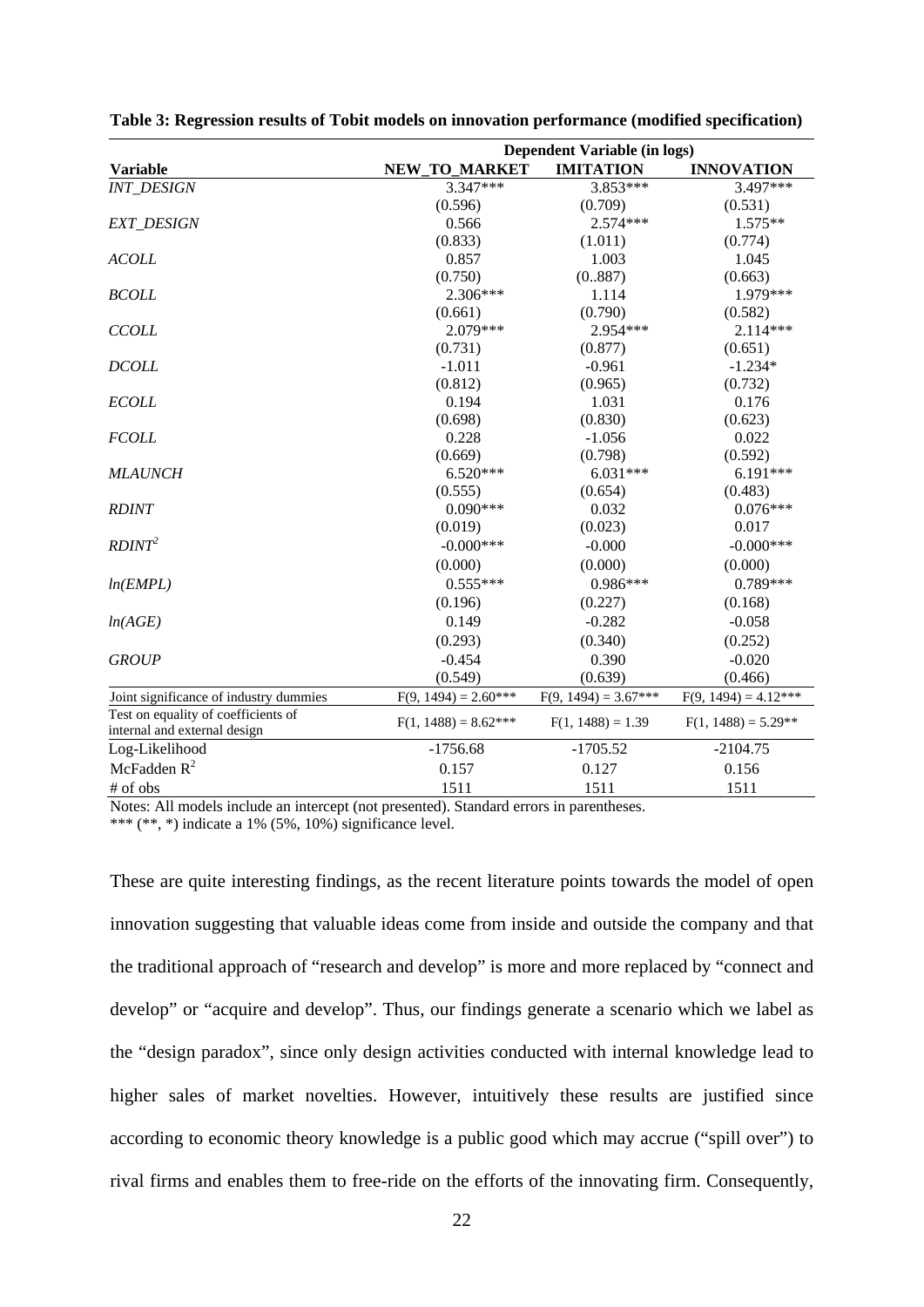firms have a strong incentive to keep their knowledge proprietary or rather protect their knowledge from appropriation by competitors (Liebeskind 1997). Laursen and Salter (2005) also found that knowledge intensive small firms (hence, those companies which are often based on the exploitation of new ideas) are less likely to open to external sources. Collaboration with external experts comes along with the increasing risk of involuntary spill over effects and leakage of information to outsiders that may later become competitors or may make better use of the acquired know-how. Empirically such harming spill-over effects have been uncovered by Mansfield (1985) by surveying R&D managers of 100 U.S. companies in high-tech sectors. It turned out that sensitive information on R&D concerning new product development ended up in the hands of rivals after 12 to 18 months, on average. For one fifth of the firms, it only took up to 6 months before crucial knowledge spilled over to rivals. As Mansfield (1985) states, among other channels, linkages through common suppliers and customers are important channels through which a great deal of information is exchanged, and thus possibly lost to rivals. As Mansfield's study concerned detailed technological knowledge, design may even be less unique to a firm than research results. Thus, a firm relying mainly on external designers may not be able to capture a competitive edge over its rivals that may have access to the same (group of) external designers. In addition, copying design-related aspects of an innovation is certainly cheaper and easier for rivals than, for instance, gathering knowledge through reverse engineering (see e.g. Mansfield et al., 1981).<sup>8</sup>

Moreover, firms may stick to their in-house resources, because external design consultants only have insufficient knowledge about the practices of the company and also slow down the

1

<sup>8</sup> It should be noted, however, that Mansfield (1985) found some industry differences in the outflow of knowledge. For our case, this would suggest that the effect of external design may vary across industries. Consequently, we re-estimated the model shown in Table 3, but instead of estimating just one coefficient for external design each, we interacted the variable with industry dummies. This allowed us to test whether there are heterogeneous effects of external design depending of the industry. The regressions, however, showed that we cannot reject the hypothesis that the effect external design is equal across industries for all models.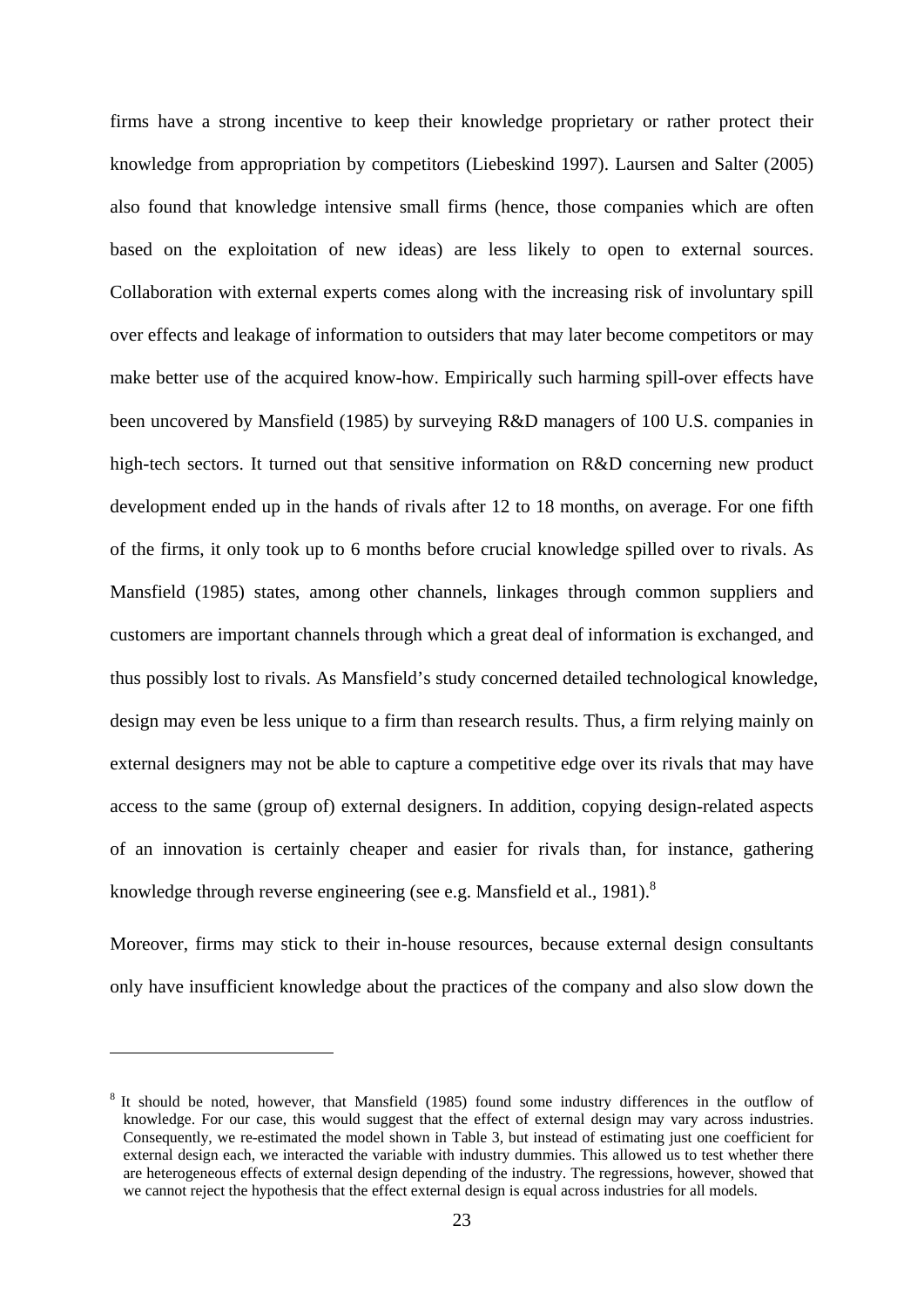design process since they are not accessible every day (von Stamm 2003). This is a crucial point regarding the time constraints a firm is exposed to when developing a market novelty. Coordination problems with in-house design and/or other departments may also occur especially if the external design consultants deal with the innovative part of the design process while internal staff just has to integrate the design or do less attractive design activities (Cooper and Press 1995). In addition, the not invented here syndrome can arise and there may be the possibility of a credibility gap if the designed product is too different from the vision of the firm (Borja de Mozota 2003).

Regarding the R&D collaboration pattern our results show that collaboration with suppliers has a significant positive effect on all three success measures. In the case of market novelties and new product sales we also find a positive effect of collaboration with customers and consumers. Interestingly, collaboration with competitors or other companies in the same industry shows a negative coefficient on the imitation variable, however only significant on the 10% level. The results concerning the other controls are equal to the baseline specification and are thus not discussed in further detail here.

### **5 Conclusion**

In this paper, we have investigated the effects of design activities and its different knowledge origins on innovation performance. Our results provide clear evidence that design activities improve a firm's innovation performance.

Moreover, our results lead to a scenario which we label as the "design paradox", as we find that only design activities which are mainly conducted with internal knowledge play a crucial role regarding the product innovation success with market novelties. These results are in contrast to design activities leading to product imitations where the collaboration with external designers has a significant influence. By using only internal design sources the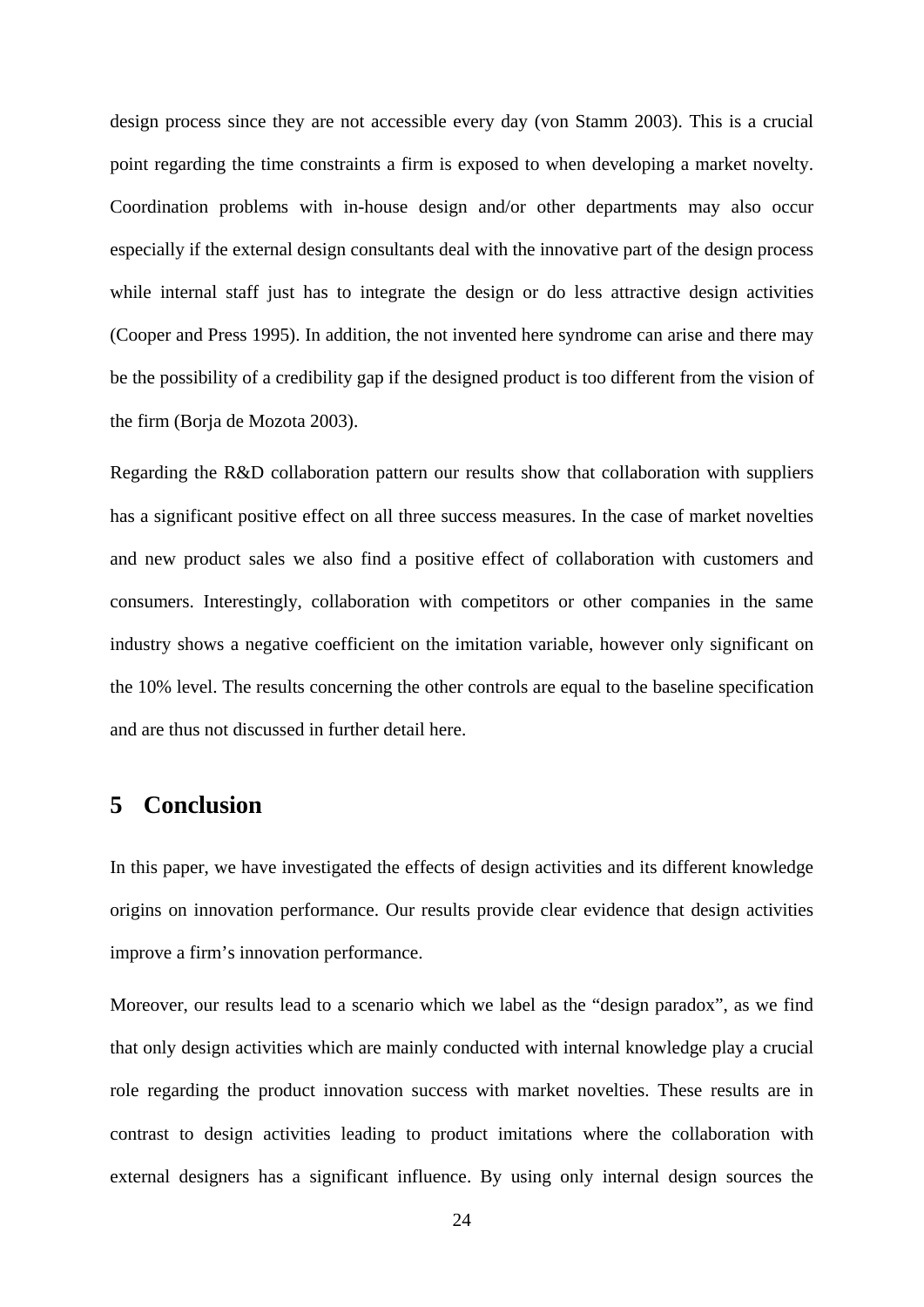proprietary nature of the work is guaranteed which appears to be of primary importance if a firm intends to introduce a market novelty. If a firm collaborates with external design consultants, information about new products may leak out before the company is ready to utilize this information in the market exclusively.

Nonetheless, several economic studies which have addressed the issue of innovative performance have shown that a variety of different factors is necessary to shape innovation performance and that successful firms are usually characterised by their entrepreneurial ability across a field of different domains. Thus, design expenditures by itself cannot be the exclusive reason for a firm's innovation success, but rather the integration of a firm's capabilities such as marketing, production, distribution and other complementary assets into its product. In this sense, design expenditures can act as a catalyst for successful products since they allow firms to differentiate from rivals in the market.

Finally, it should be noted that scholars have emphasized the presence and importance of complementarities in the innovation process. Although we control for possibly the most important factors in our regressions, it would be interesting for further research to explore complementarities with design in more detail. We have searched for potential moderating effects using our covariates, but did not find any significant effects. However, especially our ability to control for brand name reputation has been limited with the given data. It would be desirable to develop more sophisticated measures for reputation which may allow exploring potentially heterogeneous effects of design across firms.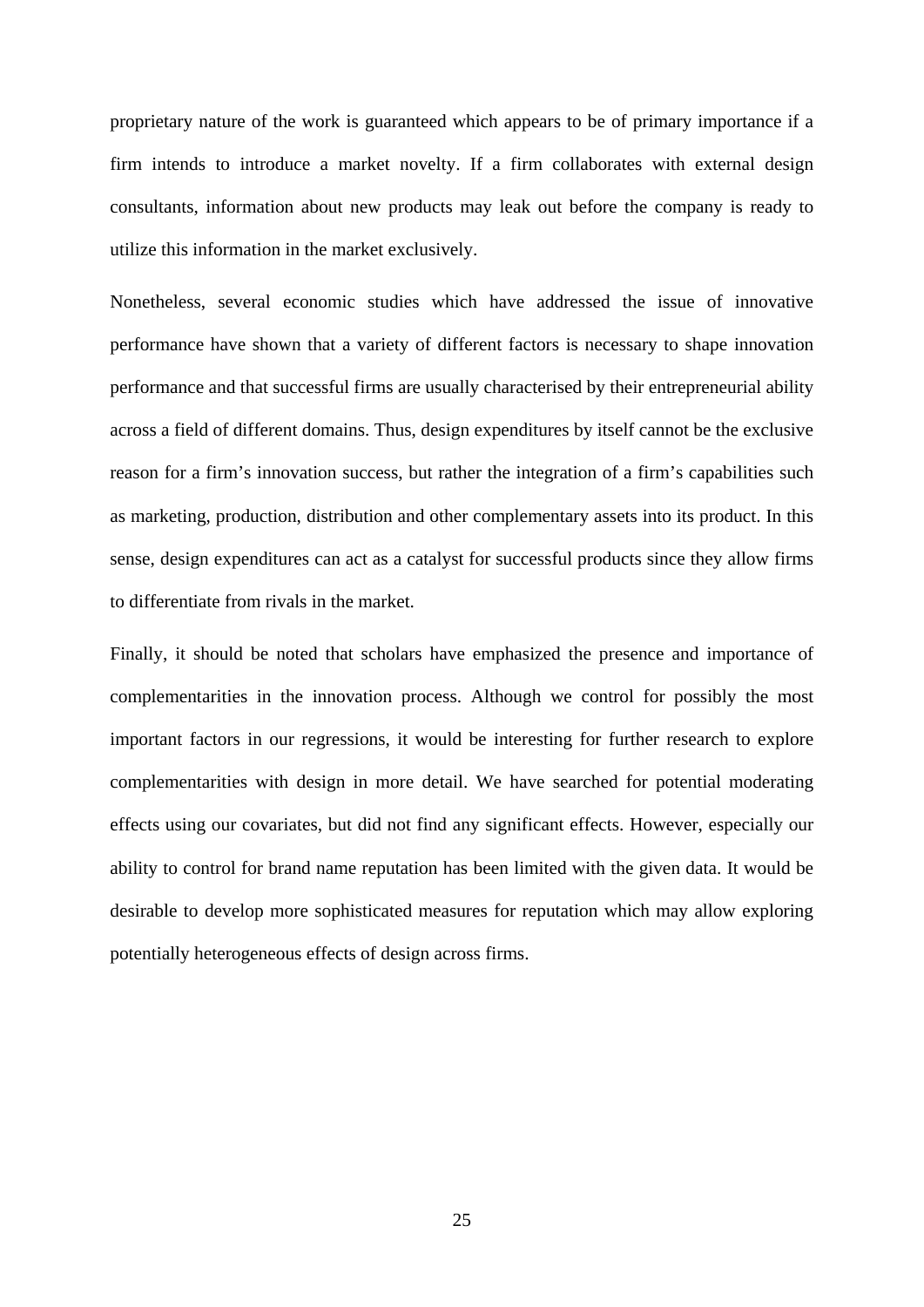### **References**

- Almus, M. and D. Czarnitzki (2003), The effects of public R&D subsidies on firms' innovation activities: the case of Eastern Germany, *Journal of Business and Economic Statistics* 21(2), 226-236.
- Aschhoff, B. and T. Schmidt (2008), Empirical Evidence on the Success of R&D Cooperation – Happy Together? *Review of Industrial Organization 33*, 41 – 62.
- Aubert, J.E. (1982), Innovation in Small and Medium Firms, Organisation for Economic Cooperation and Development, Paris.
- Baker, R.J. (2006), *Pricing on Purpose: Creating and Capturing Value*, Wiley & Sons.
- Belderbos, R., M. Carree and B. Lokshin (2004), Cooperative R&D and Firm Performance, *Research Policy 33*, 1477 – 1492.
- Belderbos, R., M. Carree and B. Lokshin (2008), The Productivity Effects of Internal and External R&D: Evidence from a Dynamic Panel Data Model, *Oxford Bulletin of Economics and Statistics 70 (3)*, 399 - 413.
- Bertola, P. and J. C. Teixeira (2003), Design as a knowledge agent. How design as a knowledge process is embedded into organizations to foster innovation, *Design Studies 24*, 181 – 194.
- Borja de Mozota, B. (2003), *Design Management: Using Design to Build Brand Value and Corporate Innovation*, Alloworth Communications Inc., New York.
- Bruce, M. and R. Cooper (1997*), Marketing and Design Management*, Thomson Business Press, Boston.
- Cassiman, B. and R. Veugelers (2002), R&D Cooperation and Spillovers: Some Empirical Evidence from Belgium, *American Economic Review 92 (4),* 1169 - 1184.
- Cassiman, B. and R. Veugelers (2006), In Search of Complementarity in the Innovation Strategy: Internal R&D and External Knowledge Acquisition, *Management Science 52 (1)*, 68-82.
- Cereda, M., G. Crespi, C. Criscuolo and J. Haskel (2005), Design and Company Performance: Evidence from the Community Innovation Survey, DTI Report.
- Chesbrough, H (2003a), Open Innovation, Harvard Business School Press, Boston.
- Chesbrough, H (2003b), Open Innovation: A New Paradigm for Understanding Industrial Innovation, in H. Chesbrough, W. Vanhaverbeke and J. West (eds.), *Open Innovation: Researching a New Paradigm*, Oxford: Oxford University Press.
- Chesbrough, H. (2003c), The Era of Open Innovation, *MIT Sloan Management Review 44 (3)*, 35-41.
- Cooper, R. and M. Press (1995), *The Design Agenda*, John Wiley and Sons, Chichester.
- Czarnitzki, D. and G. Licht (2006), Additionality of Public R&D Grants in a Transition Economy: The Case of Eastern Germany, *Economics of Transition 14 (1):* 101-131.
- European Commission (2009), Design as a Driver of User-Centred Innovation, Commission Staff Working Document, Brussels.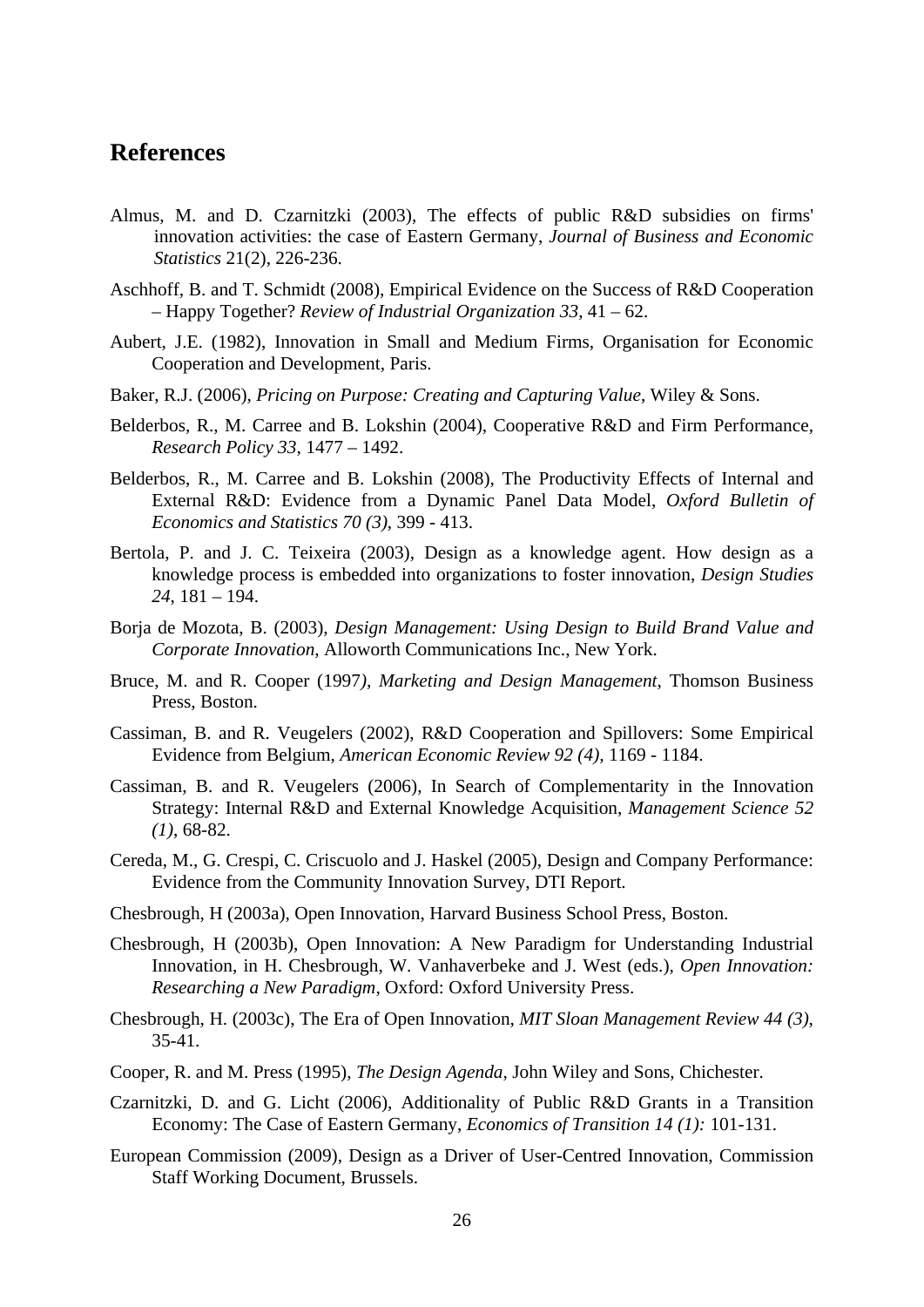- Eurostat (2004), Innovation in Europe Results for the EU, Iceland and Norway, *Panorama of the European Union – Theme 9: Science and Technology*, Luxembourg.
- Gemser, G. and M.A.A.M. Leenders (2001), How integrating industrial design in the product development process impacts on company performance, *Journal of Product Innovation Management 18*, 28 – 38.
- Greene, W.H. (2002), *Econometric Analysis*, Prentice Hall, New Jersey.
- Heckman, J.J., R.J. Lalonde and J.A. Smith (1999), The Economics and Econometrics of Active Labour Market Programs, in: A. Ashenfelter and D. Card, *Handbook of Labour Economics*, Amsterdam, Vol. 3, 1866-2097.
- Hertenstein, J.H., M.B. Platt and R.W. Veryzer (2005), The Impact of Industrial Design Effectiveness on Corporate Financial Performance, *Journal of Product Innovation Management 22*, 3 – 21.
- Hoisl, K. (2007), Tracing mobile inventors The causality between inventor mobility and inventor productivity, *Research Policy 36(5),* 619 – 636.
- Imbens, G.W. and J.M. Wooldridge (2009), Recent Developments in the Econometrics of Program Evaluation, *Journal of Economic Literature* 47(1), 5 - 86.
- Kotler, P. and G. A. Rath (1984), Design a powerful but neglected strategic tool, *Journal of Business Strategy 5(2)*, 16 - 21.
- Kotler, P. (2003), Marketing Management, 11th ed., Upper Saddle River, Prentice-Hall, New Jersey.
- Krippendorff, K. (1989), On the Essential Contexts of Artifacts or on the Proposition that "Design Is Making Sense (of Things)", *Design Issues 5(2)*, 9 – 38.
- Laursen, K. and A. Salter (2005), The Paradox of Openness: Appropriability and the Use of External Sources of Knowledge for Innovation, mimeo.
- Laursen, K. and A. Salter (2006), Open for innovation: the role of openness in explaining innovation performance among UK manufacturing firms, *Strategic Management Journal 27*, 131-150.
- Lechner, M. (2001), Identification and estimation of causal effects of multiple treatments under the conditional independence assumption, in: M. Lechner and F. Pfeiffer (eds.), Econometric evaluation of active labor market policies, Heidelberg, 43-58.
- Liebeskind, J.P. (1997), Keeping Organizational Secrets: Protective Institutional Mechanisms and their Costs, *Industrial and Corporate Change 6*, 623 - 663.
- Mansfield, E. (1985), How Rapidly does New Industrial Technology Leak Out? *Journal of Industrial Economics 34(2)*, 217 – 223.
- Mansfield, E., Schwartz, M. and S. Wagner (1981), Imitation Costs and Patents: An Empirical Study, *Economic Journal* 91, 907-918.
- Marsili, O. and A. Salter (2006), The Dark Matter of Innovation: Design and Innovative Performance in Dutch Manufacturing, *Technology Analysis & Strategic Management 18 (5)*, 515 – 534.
- Nussbaum, B. (2008), The Best Global Design of 2008, *Business Week*, July 17.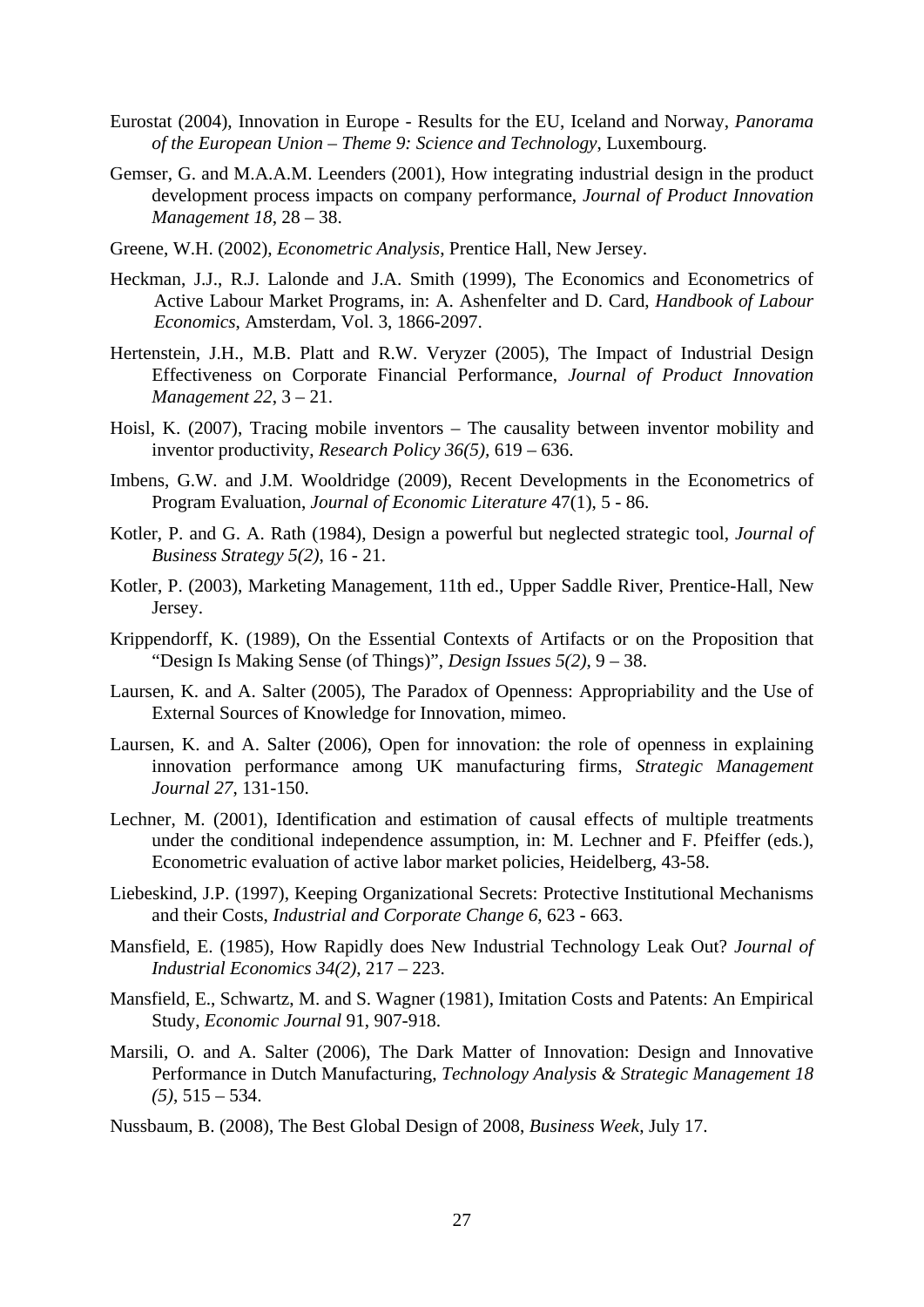- OECD (1993), Frascati–Manual, Proposed Standard Practice for Surveys of Research and Experimental Development, Organisation for Economic Co–Operation and Development, Paris: OECD.
- OECD/Eurostat (2005), Oslo Manual, 3rd edition, Paris: OECD.
- Platt, M. B., J. H. Hertenstein and D. R. Brown (2001), Valuing Design: Enhancing Corporate Performance through Design Effectiveness, *Design Management Journal 12 (3),* 10 – 19.
- Rammer, C., D. Czarnitzki and A. Spielkamp (2009), Innovation Success of Non-R&D-Performers: Substituting Technology by Management in SMEs, *Small Business Economics* 33, 35-58.
- Sanderson, M. and Uzumeri, M. (1995), Managing Product Families: The Case of the Sony Walkman, *Research Policy 24(5),* 761 – 782.
- Shermann, E. (2002), Inside the Apple iPod Design Triumph, *Electronics Design Chain*, cover story.
- Smith, R. and R. Blundell (1986), An Exogeneity Test for a Simultaneous Equation Tobit Model with an Application to Labor Supply, *Econometrica 54*, 679-685.
- Staiger, D. and J.H. Stock. 1997. Instrumental variables regression with weak instruments, *Econometrica 65(3)*, 557-586.
- Stieglitz, N. and K. Heine (2007), Innovations and the Role of Complementarities in a Strategic Theory of the Firm, *Strategic Management Journal 28*, 1 – 15.
- Swann, P. and D. Birke (2005), How do Creativity and Design Enhance Business Performance? A Framework for Interpreting the Evidence, DTI Think Piece, Final Report, Nottingham University Business School.
- Talke, K., S. Salomo, J. E. Wieringa and A. Lutz (2009), What about Design Newness? Investigating the Relevance of a Neglected Dimension of Product Innovativeness, *Journal of Product Innovation Mangement 26, 601 – 615.*
- Teece, D. J. (1986), Profiting from technological innovation: Implications for integration, collaboration, licensing and public policy, *Research Policy 15*, 285 – 305.
- Teece, D. J. (1992), Competition, Cooperation, and Innovation: Organizational Arrangements for Regimes of Rapid Technological Progress, *Journal of Economic Behavior and Organization 18*, 1-25.
- Tether, B. (2005), Think Piece on the Role of Design in Business Performance, ESRC Centre for Research on Innovation and Competition (CRIC), University of Manchester.
- UK Government White Paper (1995), Competitiveness: Forging Ahead, DTI Publications, HMSO, London.
- Utterback, J., B. A. Vedin, E. Alvarez, S. Ekman, S. Walsh Sanderson, B. Tether and R. Vergani (2006), Design-Inspired Innovation, World Scientific Publishing.
- Verganti, R. (2006), Innovating through Design, *Harvard Business Review 84 (12)*, 114 22.
- Verganti, R. (2008), Design, Meanings, and Radical Innovation: A Metamodel and a Research Agenda, *Journal of Product Innovation Management 25*, 436 – 456.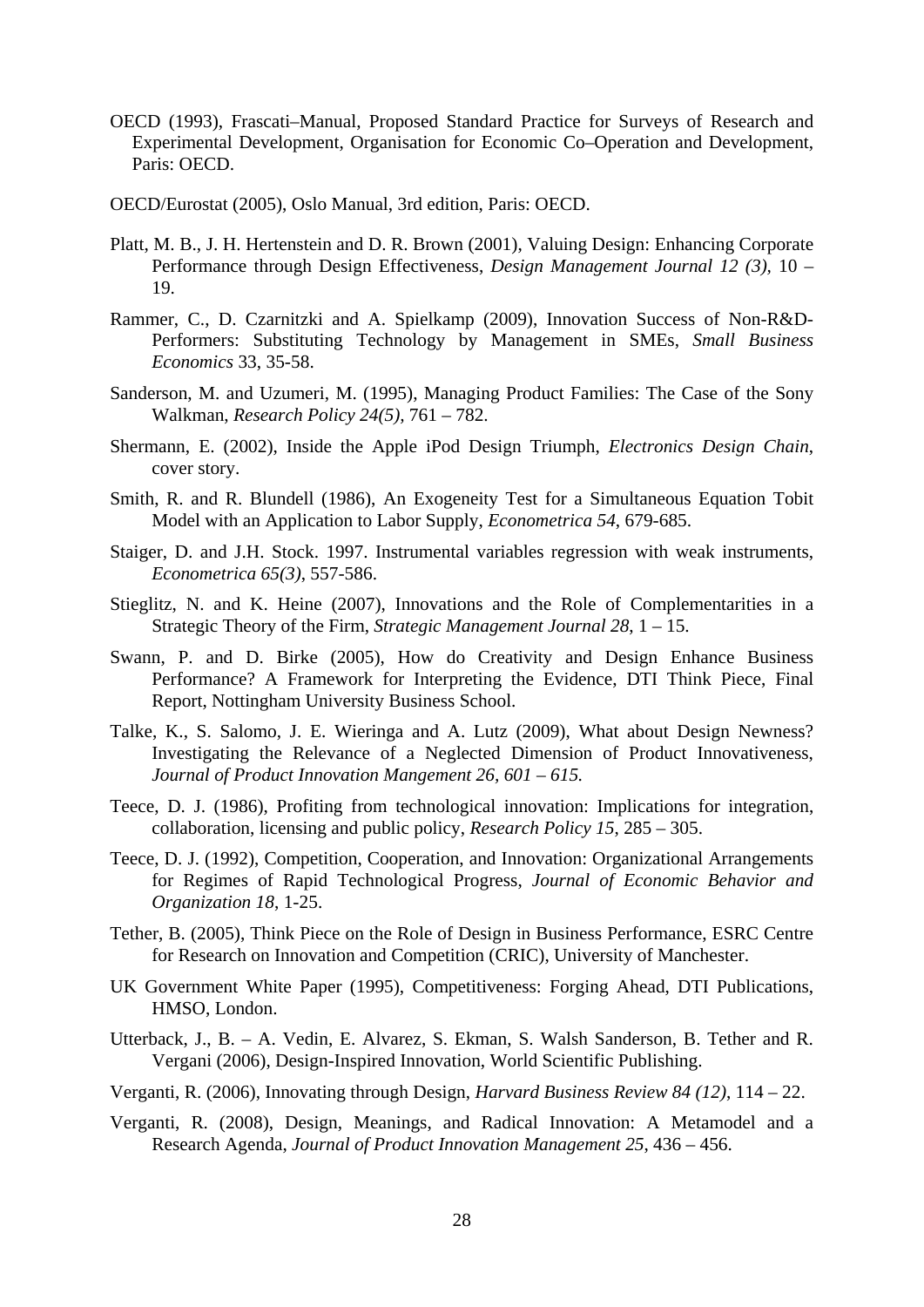- Veugelers, R. (1998), Collaboration in R&D: An Assessment of Theoretical and Empirical Findings, *De Economist 146(3),* 419-443.
- von Hippel, E. (1988), *The Sources of Innovation*. Oxford University Press, New York.
- Von Stamm, B. (2004), Innovation What's Design Got to Do with It, *Design Management Review 15*, 10 – 19.
- Von Stamm, B. (2008), *Managing Innovation, Design and Creativity*, John Wiley and Sons, Chichester.
- Walsh, V. (1996), Design, Innovation and the Boundaries of the Firm, *Research Policy 25*,  $509 - 529.$
- Yamamoto, M. and D. R. Lambert (1994), The Impact of Product Aesthetics on the Evaluation of Industrial Products, *Journal of Product Innovation Management 11(4)*, 309–324.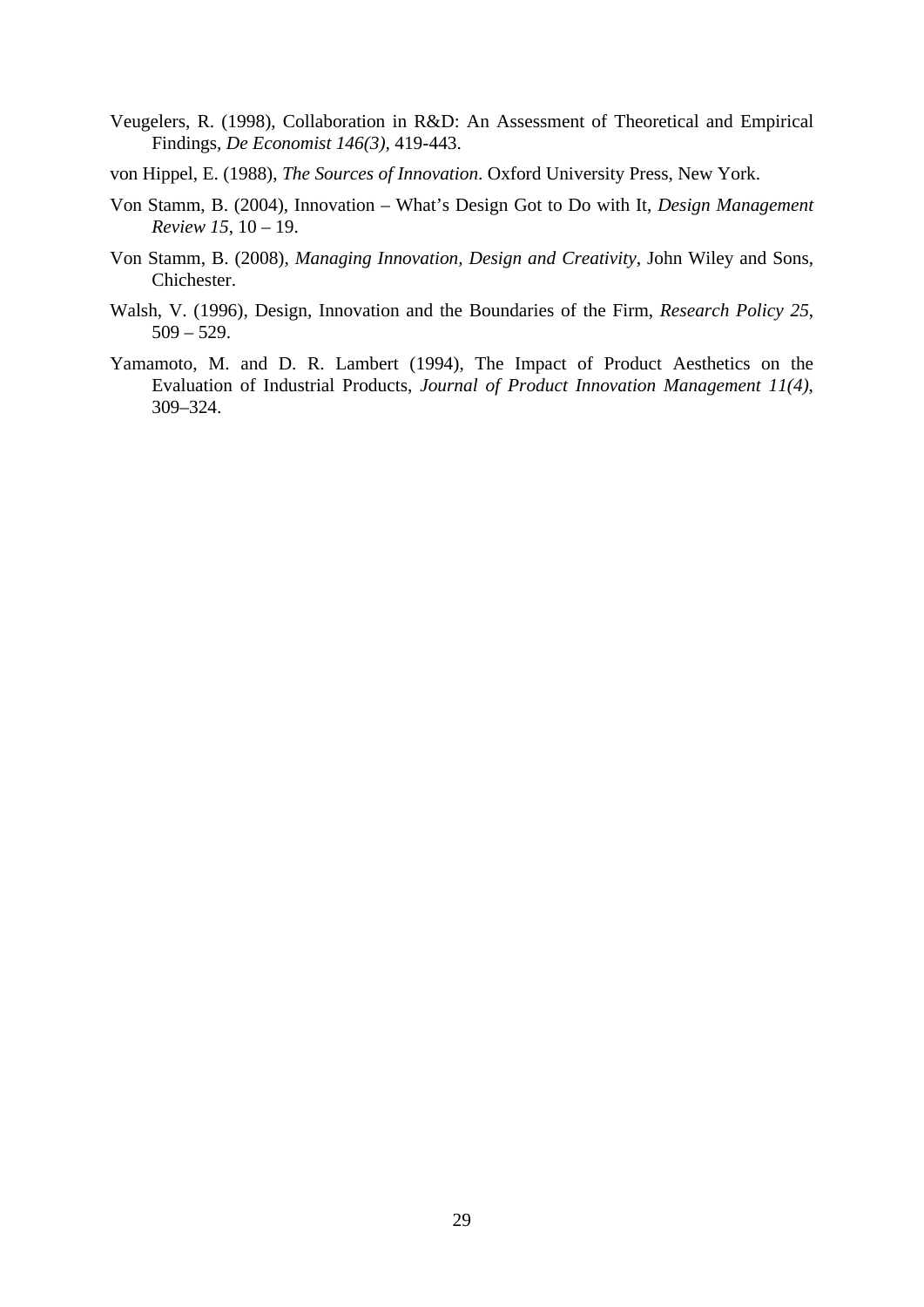## **Appendix A: Industry Classification**

| <b>Number</b>  | <b>Industry</b>             | Industry definition according to NACE 2003<br>sector classification | # of obs. |
|----------------|-----------------------------|---------------------------------------------------------------------|-----------|
| 1              | Textiles, Paper, Wood       | 17, 18, 19, 20, 21, 22                                              | 144       |
| $\overline{2}$ | Chemicals, Plastics         | 23, 24, 25                                                          | 97        |
| 3              | Metal                       | 27, 28                                                              | 139       |
| $\overline{4}$ | Food and Beverages          | 15, 16                                                              | 130       |
| 5              | Machinery, Vehicles         | 29, 34, 35                                                          | 150       |
| 6              | Electronics                 | 30, 31, 32, 33                                                      | 84        |
| 7              | Other industries            | 1, 14, 26, 36, 37, 40, 41, 45                                       | 130       |
| 8              | Trade                       | 50, 51, 52                                                          | 203       |
| 9              | Transport                   | 60, 61, 62, 63, 64                                                  | 180       |
| 10             | <b>Information Services</b> | 72, 73, 74.2, 74.3                                                  | 201       |
| 11             | <b>Other Services</b>       | 65, 66, 67, 74 (excl. 74.2, 74.3), 85, 90                           | 37        |

**Table 4: Sectoral classification for industry dummies** 

### **Appendix B: Robustness Tests**

1

As the Tobit model is somewhat restrictive in its assumptions, we also employed other techniques. First, we performed OLS regressions. OLS has the advantage that it does not require the assumption of normality as the Tobit model, but it ignores the censoring of the dependent variable. The latter typically results in a downward bias of the estimated slope coefficients (see e.g. Greene, 2002). In our case, the OLS models, however, yield very similar results in terms of statistical significance and economic magnitude of the effects (see Tables 5 and  $6$ ).<sup>9</sup>

<sup>&</sup>lt;sup>9</sup> Note that in contrast to the Tobit model, the estimated slope coefficients of the OLS regressions can directly be interpreted as marginal effects.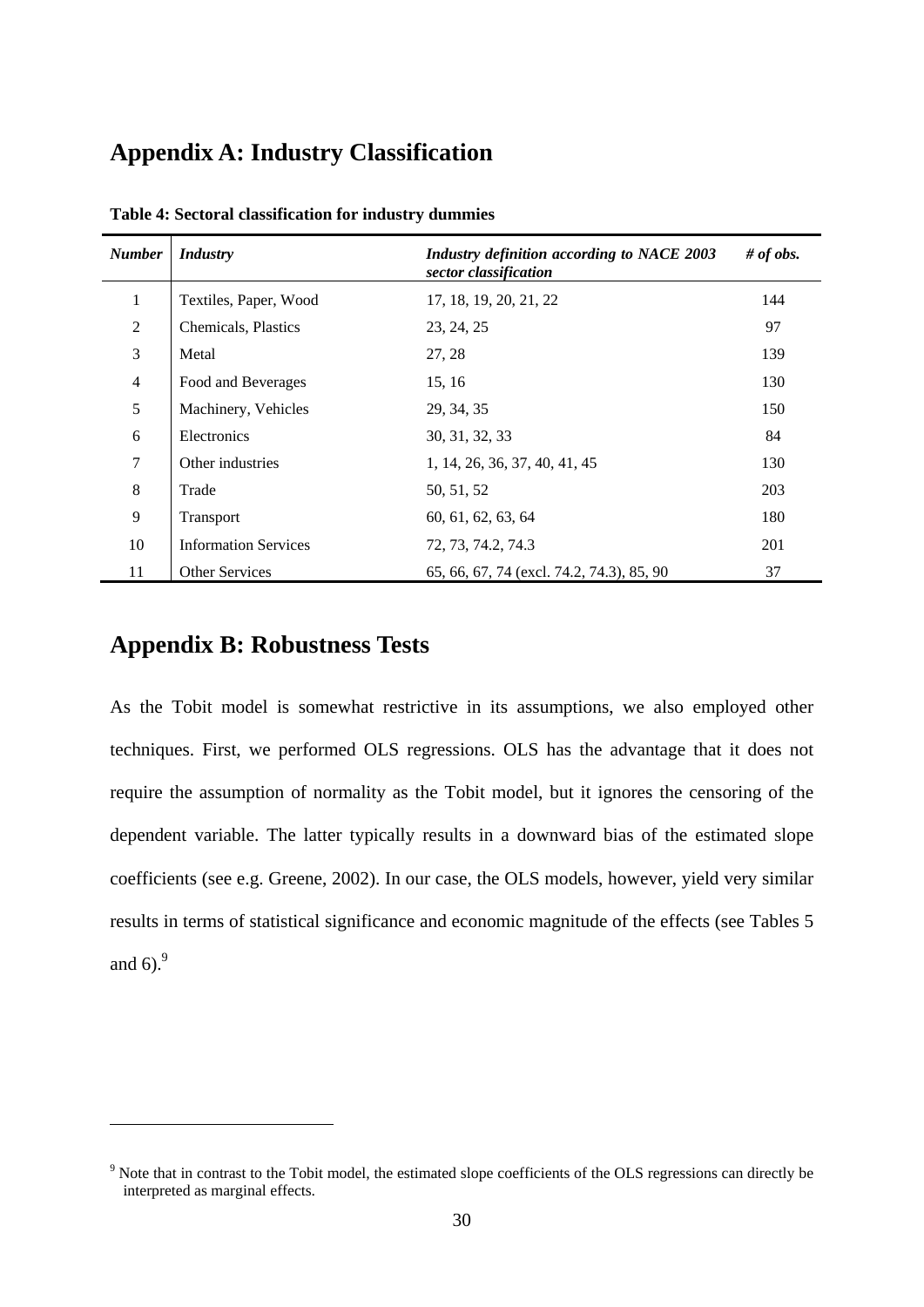|                                         | Dependent Variable (in logs) |                        |                        |  |  |
|-----------------------------------------|------------------------------|------------------------|------------------------|--|--|
| <b>Variable</b>                         | <b>NEW TO MARKET</b>         | <b>IMITATION</b>       | <b>INNOVATION</b>      |  |  |
| <b>DESIGN</b>                           | 1.097***                     | $1.263***$             | $1.490***$             |  |  |
|                                         | (0.253)                      | (0.268)                | (0.249)                |  |  |
| <b>COLL</b>                             | $1.258***$                   | $1.220***$             | $1.686***$             |  |  |
|                                         | (0.217)                      | (0.220)                | (0.224)                |  |  |
| <b>MLAUNCH</b>                          | $2.661***$                   | $2.161***$             | $3.108***$             |  |  |
|                                         | (0.263)                      | (0.265)                | (0.262)                |  |  |
| <b>RDINT</b>                            | $0.045***$                   | 0.008                  | $0.041***$             |  |  |
|                                         | (0.010)                      | (0.009)                | (0.009)                |  |  |
| <i>RDINT2</i>                           | $-0.000$ ***                 | $-0.000$               | $-0.000$ ***           |  |  |
|                                         | (0.000)                      | 0.000                  | (0.000)                |  |  |
| ln(EMPL)                                | $0.386***$                   | $0.507***$             | $0.567***$             |  |  |
|                                         | (0.069)                      | (0.077)                | (0.073)                |  |  |
| ln(AGE)                                 | 0.001                        | $-0.137$               | $-0.080$               |  |  |
|                                         | (0.095)                      | (0.098)                | (0.97)                 |  |  |
| $GROUP_i$                               | $-0.014$                     | 0.179                  | 0.120                  |  |  |
|                                         | (0.137)                      | (0.151)                | (0.154)                |  |  |
| Joint significance of industry. Dummies | $F(9, 1493) = 2.24***$       | $F(9, 1493) = 3.67***$ | $F(9, 1493) = 3.93***$ |  |  |
| $R^2$                                   | 0.423                        | 0.351                  | 0.497                  |  |  |
| $#$ of obs                              | 1511                         | 1511                   | 1511                   |  |  |

|  |  |  |  | Table 5: Results of OLS regressions on innovation performance (baseline specification) |
|--|--|--|--|----------------------------------------------------------------------------------------|
|  |  |  |  |                                                                                        |

Notes: All models include an intercept (not presented). Robust standard errors in parentheses. \*\*\* (\*\*, \*) indicate a  $1\%$  (5%,  $10\%$ ) significance level.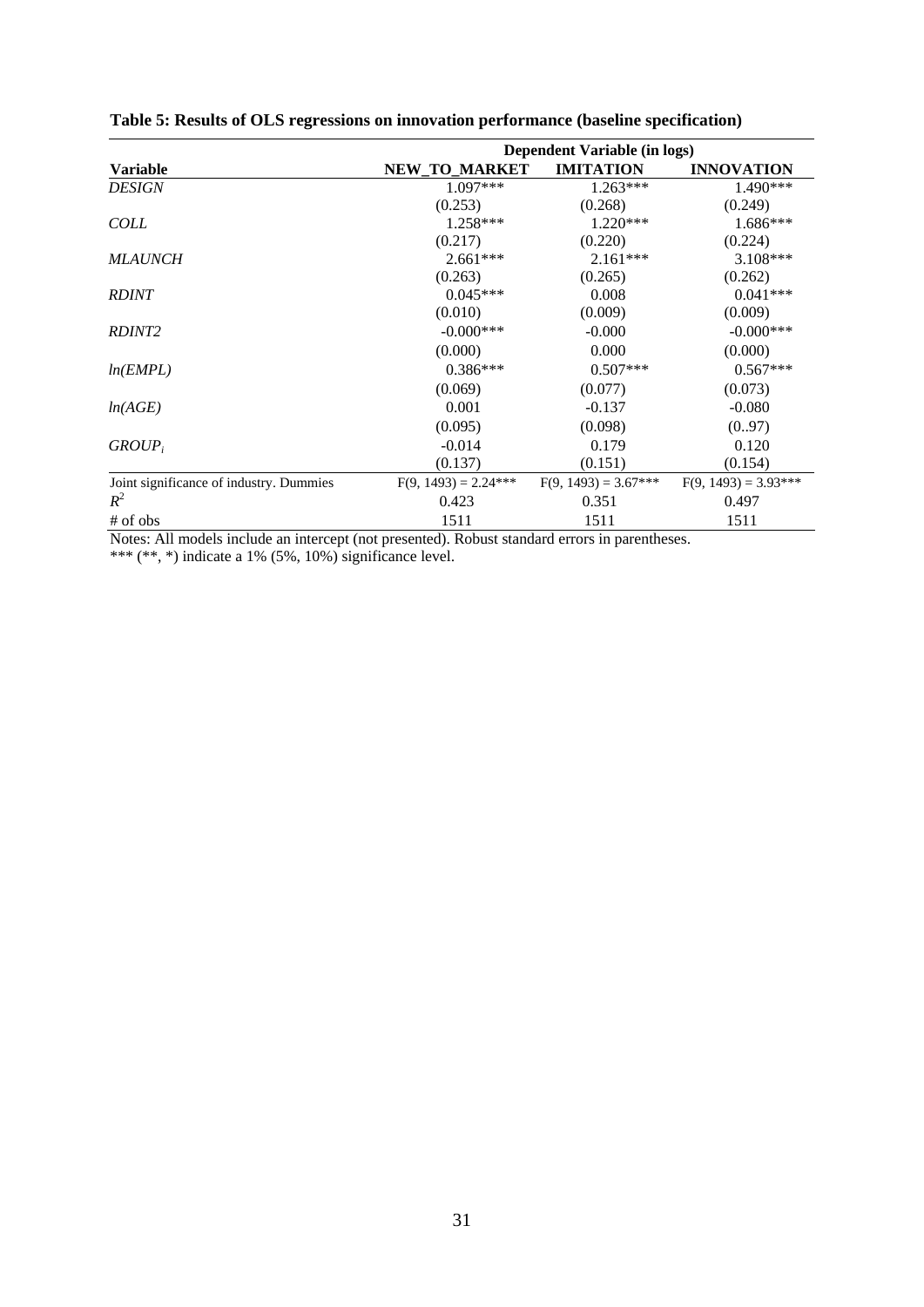|                                                 | <b>Dependent Variable (in logs)</b> |                        |                        |  |
|-------------------------------------------------|-------------------------------------|------------------------|------------------------|--|
| <b>Variable</b>                                 | NEW_TO_MARKET                       | <b>IMMITATION</b>      | <b>INNOVATION</b>      |  |
| <b>INT DESIGN</b>                               | 1.409***                            | 1.397***               | $1.770***$             |  |
|                                                 | (0.286)                             | (0.301)                | (0.277)                |  |
| <b>EXT_DESIGN</b>                               | 0.219                               | $0.886**$              | $0.789**$              |  |
|                                                 | (0.406)                             | (0.452)                | (0.404)                |  |
| <b>ACOLL</b>                                    | 0.489                               | $0.686*$               | $0.766**$              |  |
|                                                 | (0.356)                             | (0.381)                | (0.366)                |  |
| <b>BCOLL</b>                                    | $0.675**$                           | 0.176                  | $0.754**$              |  |
|                                                 | (0.301)                             | (0.299)                | (0.303)                |  |
| <b>CCOLL</b>                                    | 1.017***                            | 1.204***               | 1.206***               |  |
|                                                 | (0.348)                             | (0.363)                | (0.355)                |  |
| <b>DCOLL</b>                                    | $-0.319$                            | 0.474                  | $-0.633*$              |  |
|                                                 | (0.381)                             | (0.434)                | (0.367)                |  |
| <b>ECOLL</b>                                    | 0.162                               | 0.566                  | 0.176                  |  |
|                                                 | (0.335)                             | (0.356)                | (0.345)                |  |
| <b>FCOLL</b>                                    | 0.081                               | 0.407                  | 0.023                  |  |
|                                                 | (0.296)                             | (0.331)                | (0.320)                |  |
| <b>MLAUNCH</b>                                  | $2.193***$                          | $2.610***$             | $3.153***$             |  |
|                                                 | (0.263)                             | (0.263)                | 0.261                  |  |
| <b>RDINT</b>                                    | $0.041***$                          | 0.006                  | $0.037***$             |  |
|                                                 | (0.010)                             | (0.010)                | (0.010)                |  |
| RDINT <sub>2</sub>                              | $-0.000$ ***                        | $-0.000$               | $-0.000$ ***           |  |
|                                                 | (0.000)                             | (0.000)                | (0.000)                |  |
| ln(EMPL)                                        | $0.351***$                          | $0.473***$             | $0.528***$             |  |
|                                                 | (0.069)                             | (0.080)                | (0.075)                |  |
| ln(AGE)                                         | 0.005                               | $-0.122$               | $-0.076$               |  |
|                                                 | (0.095)                             | (0.097)                | (0.098)                |  |
| $GROUP_i$                                       | $-0.131$                            | 0.050                  | $-0.034$               |  |
|                                                 | (0.139)                             | (0.153)                | (0.158)                |  |
| Joint significance of industry dummies<br>$R^2$ | $F(9, 1493) = 1.96**$               | $F(9, 1493) = 3.43***$ | $F(9, 1493) = 3.64***$ |  |
|                                                 |                                     |                        |                        |  |
| # of obs                                        | 1511                                | 1511                   | 1511                   |  |

| Table 6: Results of OLS regressions on innovation performance (modified specification) |
|----------------------------------------------------------------------------------------|
|                                                                                        |

Notes: All models include an intercept (not presented). Robust standard errors in parentheses. \*\*\* (\*\*, \*) indicate a 1% (5%, 10%) significance level.

Second, one might be concerned that design activities are to a certain extent endogenous to innovation performance, such that a firm that is highly innovative on all accounts may also be more likely to include design activities in its business strategy. Consequently, we tested for potential feedback effects from the dependent variables applying the Smith-Blundell (1986) test. The implementation is as follows:

(1) We run a regression of the design variable on all exogenous variables and one (or more) instrumental variable, and obtain the residuals from this regression.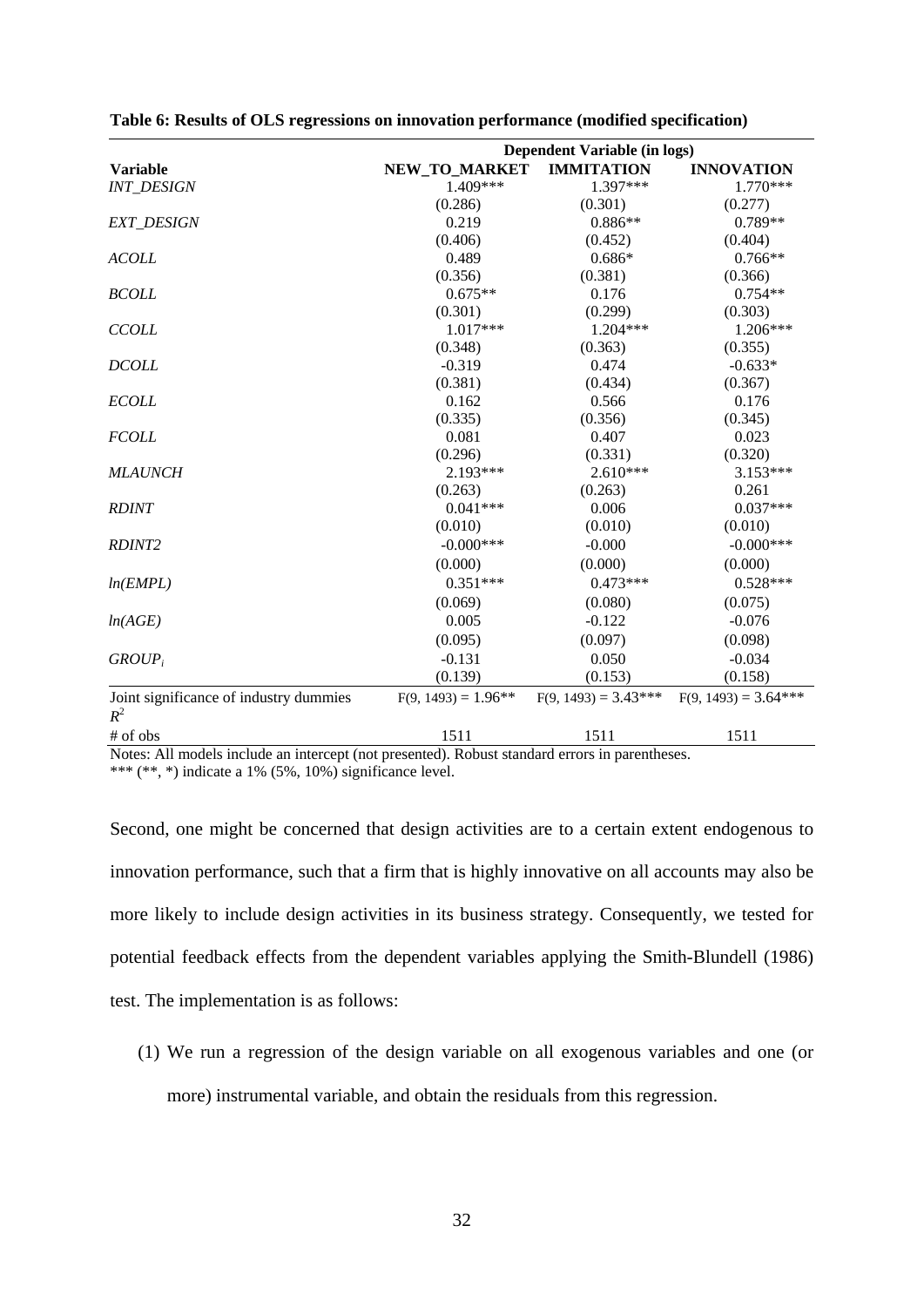- (2) We run the Tobit model as estimated above, but now also include the residuals obtained in step 1.
- (3) The standard t-statistic of the coefficient of the included residuals is a valid test on endogeneity of the design variable. If the hypothesis that the coefficient of the residuals is not statistically significant is not rejected, we do not find endogeneity.

Performing the Smith-Blundell test requires an instrumental variable that is (a) exogenous – meaning it is uncorrelated with any unobserved firm-specific factors affecting the firms' innovation performance; (b) relevant – meaning it has strong partial correlation with the design variable to avoid weak instrument bias. According to Staiger and Stock (1997) a partial F-value of the instrumental variable in the first stage regression should exceed ten.

As common in the literature, we use industry level averages of the possibly endogenous regressor as instrument. We calculated the fractions of firms employing design activities for 28 different industries, and use this detailed industry average as instrument for the design dummy. Such an industry average should be exogenous to unobserved firm-specific factors that may affect current innovation performance. When estimating the first stage of the Smith-Blundell test, we find that our instrument is positively related to the design dummy, and highly significant. The partial F-statistic amounts to 10.10 (p-value: 0.0015) which rules out a weak instrument problem. Then we re-estimated all three Tobit models as presented in Table 2 but including the residuals from the first stage regression. It turned out that the hypothesis that the coefficient of these residuals is equal to zero was never rejected at any conventional level of significance. Therefore, we do not reject our assumption that the design dummy is an exogenous explanatory variable.

As a final robustness check, we performed an econometric matching. The descriptive statistics in Table 1 suggest that the firms employing design activities are quite different from the other companies, at least on average. Although we control for the different characteristics in our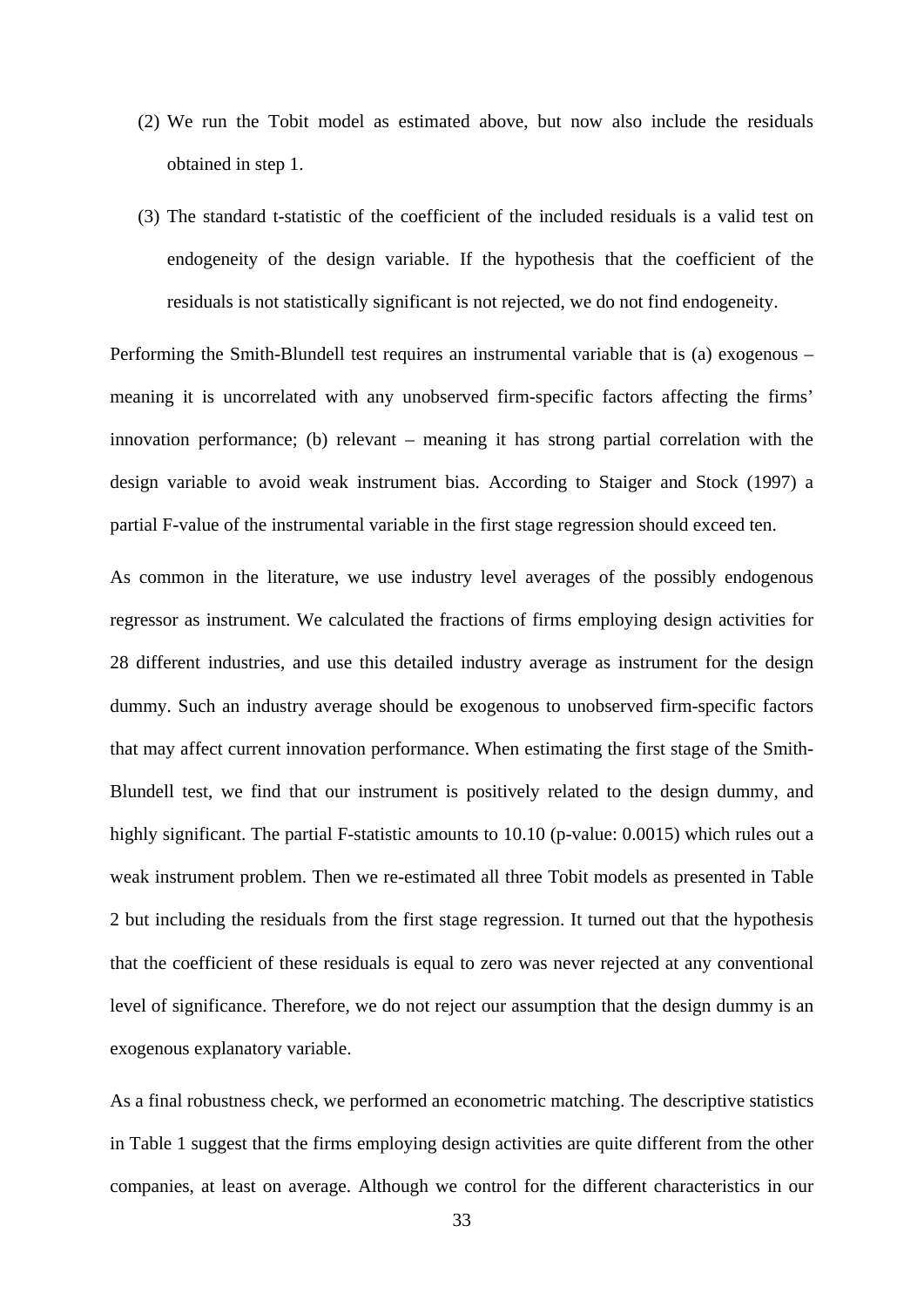regressions, we had to assume some parametric functional form. In our final robustness test, we relax the functional form assumption using a fully non-parametric matching. For each firm in the design sample we search for the "nearest neighbour" in the control sample (the sample of firms not applying design activities) using a Mahalanobis distance matching (this has been applied frequently with CIS data in the context of policy evaluation. See e.g. Almus and Czarnitzki, 2003, Czarnitzki and Licht, 2006). For reasons of brevity, we refer the reader to surveys by Heckman et al. (1999) or Imbens and Wooldridge (2009) for the technical details. Table 7 shows how we implemented the matching for this study.

#### **Table 7: The matching protocol**

| Step 1 | Define Z as matrix including the variables ln(EMPL), RDINT, MLAUNCH and COLL as matching<br>arguments (those are the significant variables from the regressions discussed above).                                                                                                                                                                                                                                                                          |
|--------|------------------------------------------------------------------------------------------------------------------------------------------------------------------------------------------------------------------------------------------------------------------------------------------------------------------------------------------------------------------------------------------------------------------------------------------------------------|
| Step 2 | Choose one observation from the design subsample and delete it from that pool.                                                                                                                                                                                                                                                                                                                                                                             |
| Step 3 | Calculate the Mahalanobis distance between this firm and all non-design firms in order to find the<br>most similar control observation.                                                                                                                                                                                                                                                                                                                    |
|        | $MD_{ii} = (Z_i - Z_i) \Omega^{-1} (Z_i - Z_i)$                                                                                                                                                                                                                                                                                                                                                                                                            |
|        | $\Omega$ is the empirical covariance matrix of the matching arguments based on the sample of potential<br>controls.                                                                                                                                                                                                                                                                                                                                        |
| Step 4 | Require that the nearest neighbor to be chosen is active in the same industry as the firm using design<br>activities, i.e. drop all control observation from other industries.                                                                                                                                                                                                                                                                             |
| Step 5 | Select the observation with the minimum distance from the remaining sample. (Do not remove the<br>selected controls from the pool of potential controls, so that it can be used again.)                                                                                                                                                                                                                                                                    |
| Step 6 | Repeat steps 2 to 5 for all observations in the design sample.                                                                                                                                                                                                                                                                                                                                                                                             |
| Step 7 | Using the matched comparison group, the average effect of design can simply be calculated as the<br>mean difference of the matched samples:                                                                                                                                                                                                                                                                                                                |
|        | $\hat{\alpha}_{rr} = \frac{1}{n^r} \left( \sum_i Y_i^r - \sum_i \hat{Y}_i^c \right)$                                                                                                                                                                                                                                                                                                                                                                       |
|        | with $Y_i^c$ being the counterfactual for i and $n^T$ is the sample size. Note that the same observation may                                                                                                                                                                                                                                                                                                                                               |
|        | appear more than once in the selected control group.                                                                                                                                                                                                                                                                                                                                                                                                       |
| Step 8 | As we perform sampling with replacement to estimate the counterfactual situation, an ordinary t-<br>statistic on mean differences is biased, because it does not take the appearance of repeated<br>observations into account. Therefore, we have to correct the standard errors in order to draw<br>conclusions on statistical inference. We follow Lechner (2001) and calculate his estimator for an<br>asymptotic approximation of the standard errors. |

The results of the matching can be found in Table 8. As it can be seen, the previous heterogeneity in characteristics disappears as one balances the two groups of firms by nearest neighbor matching. For each of our 268 companies employing design activities we picked a